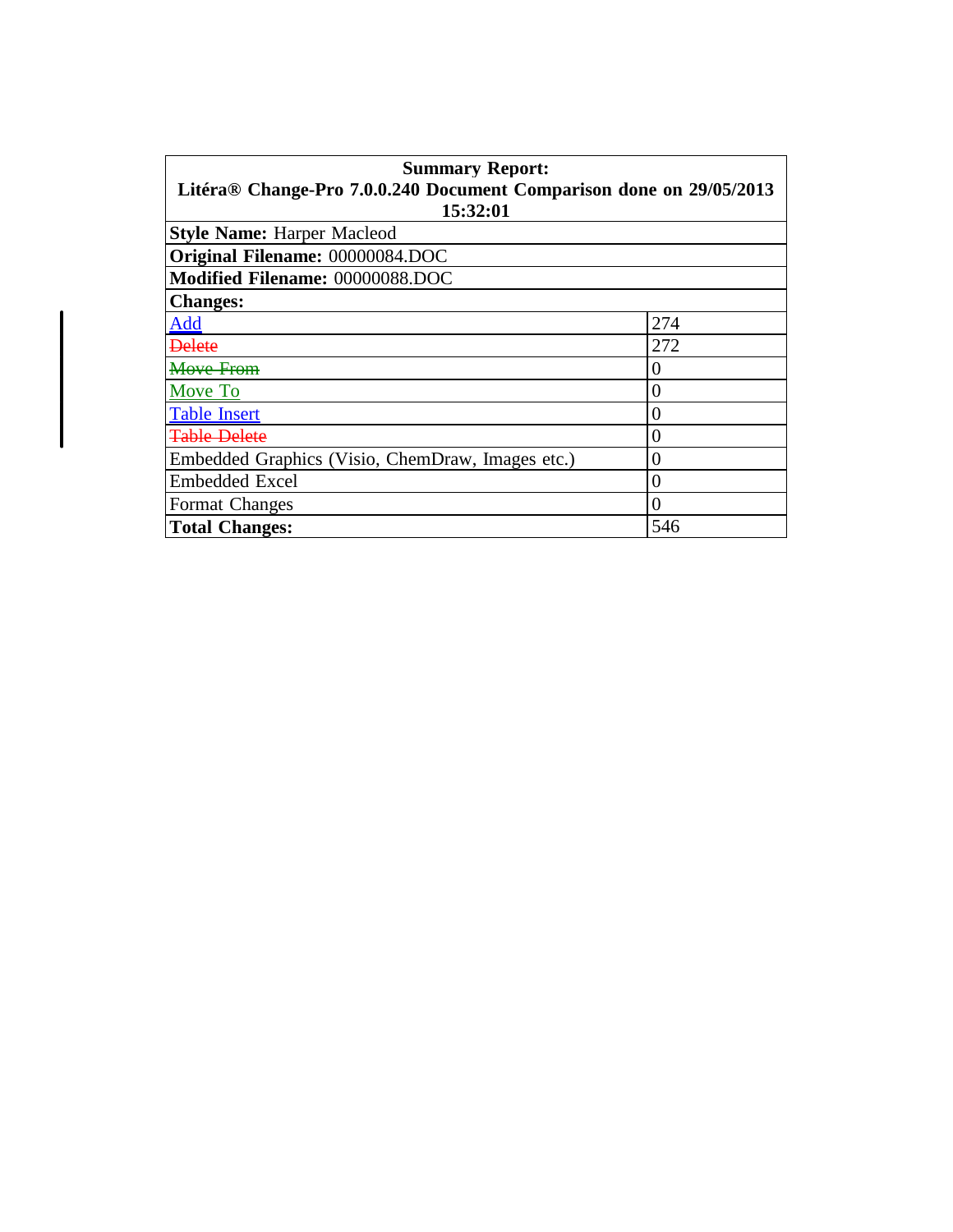# **THE COMPANIES ACT 1985 to 2006 (updated)**

# **COMPANY LIMITED BY GUARANTEE AND NOT HAVE A SHARE CAPITAL**

# **ARTICLES OF ASSOCIATION OF**

## **TENNIS SCOTLAND**

## **1 DEFINITIONS AND INTERPRETATION**

## 1.1 Definitions

- (a) "The Act" means the Companies Act 1985 including any statutory modification or re-enactment thereof for the time being in force;
- (b) "The Company" means Tennis Scotland;
- $(eb)$  "The Articles" means the Articlesthese articles of association of the Company as amended from time to time;
- (c) "The Company" means Tennis Scotland;
- (d) "The Board" means the Board of Directors of the Company appointed pursuant to Article 6 of the Articles;
- (e) "The Chief Executive Officer" means the senior person appointed by the Board responsible for the day-to-day management and administration of the Company;
- (f) "The Council" means the persons who form the Council of the Company as set out in Article 7 of the Articles:
- $(qe)$  "Clearclear days" in relation to the period of a notice means that period excluding the day when the notice is given or deemed to be given and the day for which it is given or on which it is to take effect;
- (h) "Executed" means any mode of execution;
- $\frac{f(t)}{f(t)}$  "Club" has the meaning referred to in article 2.1;<br> $\frac{f(t)}{f(t)}$  "Lawn Tennis Association" means the Lawn
- "Lawn Tennis Association" means the Lawn Tennis Association and its subsidiaries or its successor entity or entities;
- $(i)$  "LTA Disciplinary Code" means the disciplinary code of the Lawn Tennis Association in force from time to time;
- $(k<sub>i</sub>)$  "LTA Rules" means the rules of the Lawn Tennis Association in force from time to time;
- (i) "Members" means the members of the Company and "Member" means any one of them
- $(\frac{1}{k})$  "Office" means the registered office of the Company from time to time;
- (<del>m</del>)) "Secretary" means the Secretary of the Company or any other person appointed to perform the duties of the Secretary of the Company including a joint assistant or deputy Secretary.

#### 1.2 Interpretation

Unless the context otherwise requires the singular shall include the plural the masculine shall include the feminine and bodies shall include corporate and unincorporated.

1.3. Objects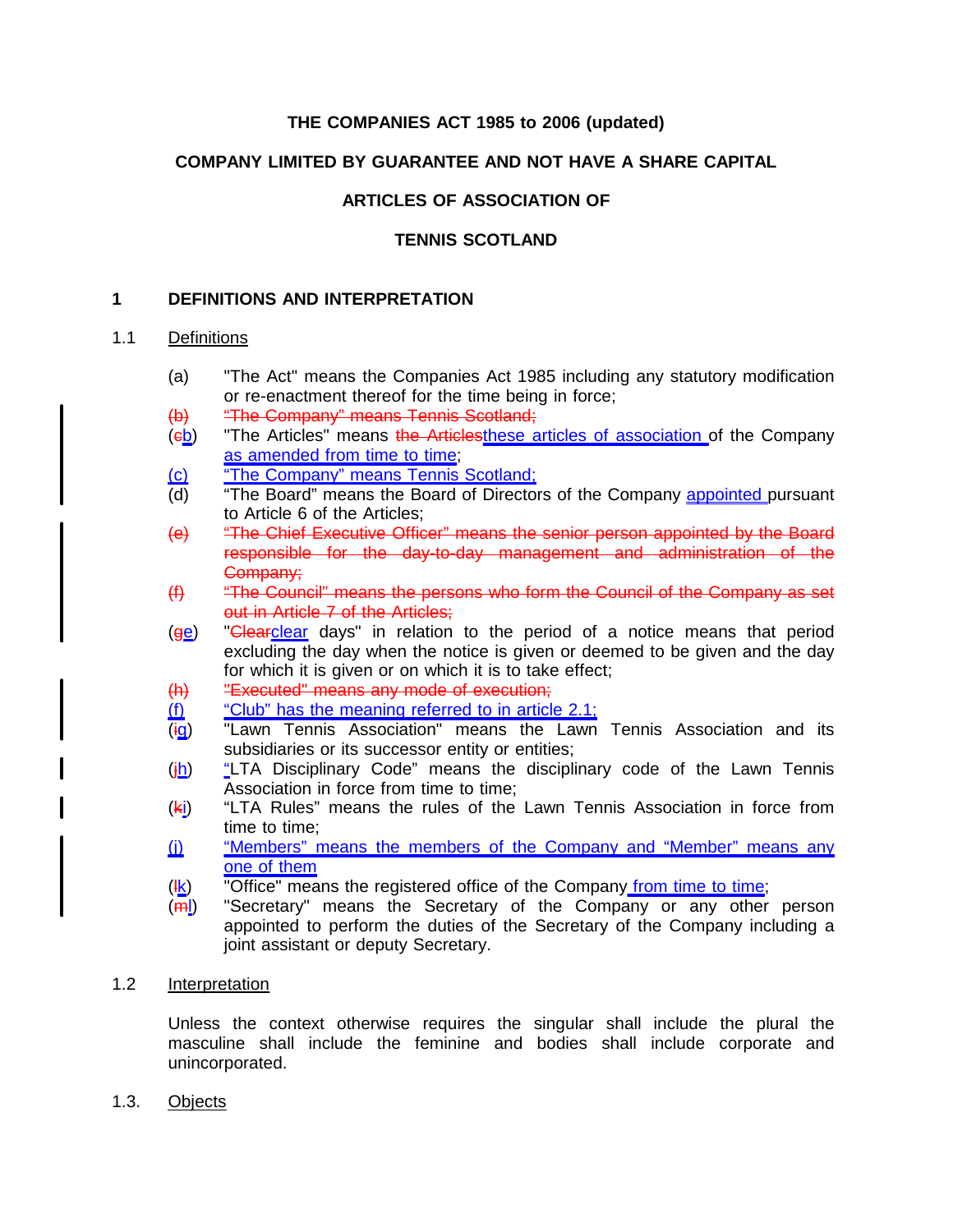The objectives of the Company shall be:

- (a) to acquire the property, assets, liabilities and undertaking of the unincorporated body formerly the governing body of the game of Lawn Tennis (hereinafter called "the Game") known as The Scottish Lawn Tennis Association pursuant to the resolution passed at their 16th December 1999 Annual General Meeting and in general to carry out the functions of the governing body of the Game in Scotland;
- (a) to carry out the functions of the governing body of the Game (as hereinafter defined) in Scotland;
- (b) to foster, encourage, promote and develop the game of lawn tennis (hereinafter called "the Game") and to uphold the rules of lawn tennis and the Regulations for the management of lawn tennis tournamentsRules of the Game (as hereinafter defined) for the time being in force;
- (c) to promote the Scottish Championships and any other championships and competitions and to regulate, arrange and manage all matches in connection therewith;
- (d) to sanction the holding of tournaments, championships, competitions and events connected with the Game in Scotland and to approve and regulate the dates and arrangements for the same;
- (e) to arrange for International matches and to select teams to represent Scotland therein;
- (f) to control, sanction and where necessary promote television and the media in all their aspects in regard to the Game in Scotland and to permit associations, tournament committees, Clubs and other organisations to arrange for the televising or broadcasting of events taking place under their management or control on such terms as the Company may from time to time determine and to take such steps as may be open to the Company to retain and/or acquire any intellectual property in relation to the Game in Scotland which the law may provide;
- (g) generally to advance and safeguard the interests of the Game in Scotland and those of the Company and to do all such acts and things as may from time to time be deemed necessary or expedient for or in connection with the Game in Scotland and the Company; and
- (h) to affiliate to The Lawn Tennis Association or the successor entity or entities of the Lawn Tennis Association and any appropriate International body or federation.

#### **2 MEMBERSHIP**

2.1 Membership shall, subject to Article 2.2, consist of the following directly affiliated nine District Associations who shall be responsible, under the direction and control of the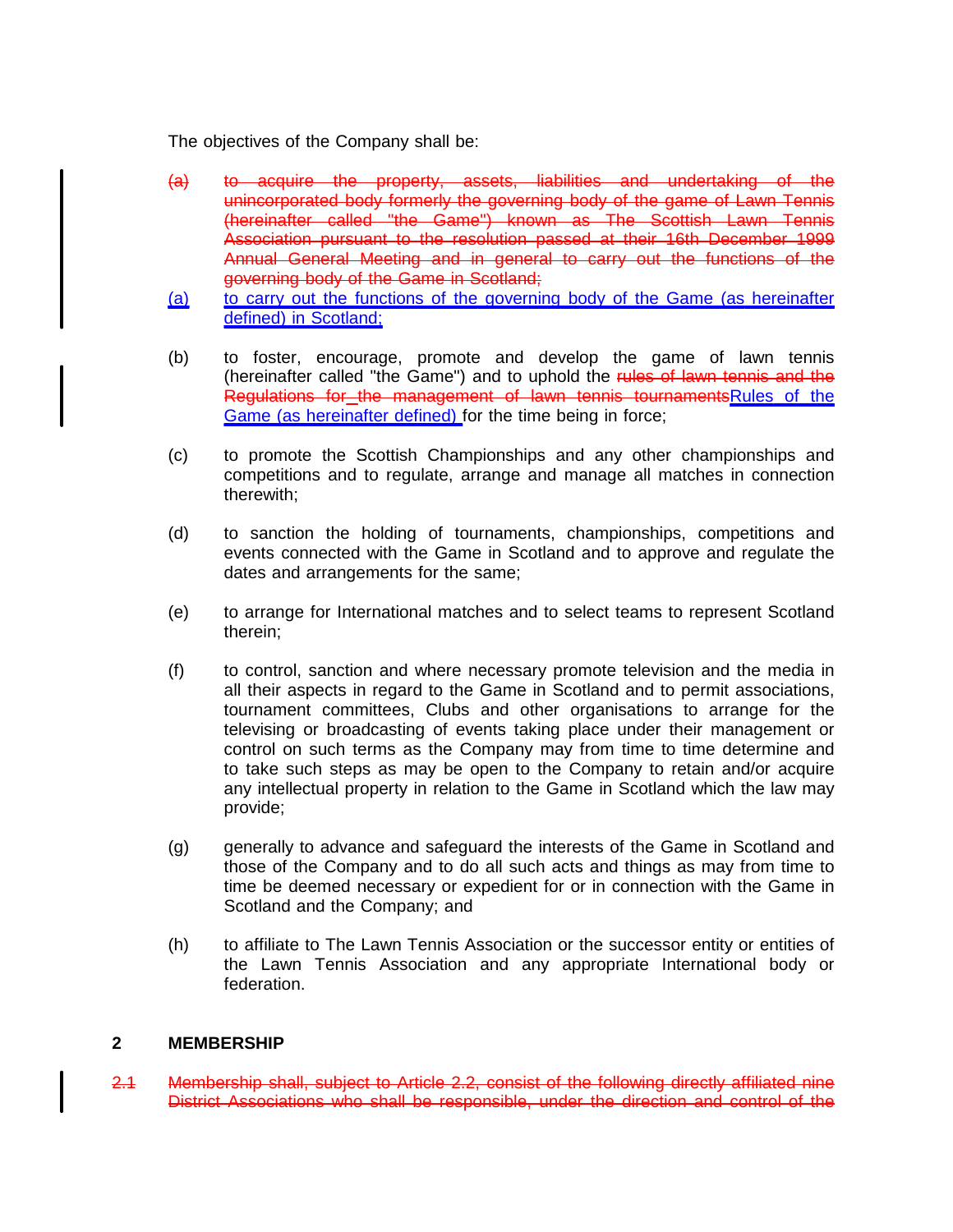Company, for the promotion, development and administration of the Game in the areas set out or such other areas as the Company may from time to time determine, as follows:

- 2.1 There shall be the following classes of membership:
	- (a) Associate Members

Being the following nine District Associations which operate in the geographical areas set out in Bye-law 1 or such other areas as the Company may from time to time determine:

- (ai) Highlands Tennis Ltd;
- (bii) North East of Scotland Lawn Tennis Association;
- (eiii) Tennis Tayside;
- (div) Tennis Central Scotland;
- $(ey)$  Tennis West of Scotland;
- $(fv)$  East of Scotland Lawn Tennis Association Limited;
- (gvii) Tennis Ayrshire;
- (hviii) Tennis Borders; and
- $(iix)$  Tennis Dumfries & Galloway.
- The geographical boundaries of the District Associations are as set out in Bye-law 1. Subject to Article 2.2, the District Associations The Associate Members shall be full members of the Company with all the powers and privileges of members of the Company including the right toand shall be entitled to one vote each at allany General Meetings as hereinafter set out. Meeting of the Company. Each Associate Member may nominate an authorised representative to attend, speak and vote on its behalf at a General Meeting.
- 2.2 In order to qualify to be members of the Company and thereby to be registered as associates of the Lawn Tennis Association, members must be persons providing organised tennis opportunities with a written constitution or set of rules governing their operation.
- 2.3 The Board may register entities as associates of the Company, or admit entities as honorary members, registered members or patrons, in accordance with Articles 2.4 and 2.8 respectively.
- 2.4 An entity shall qualify for registration as an associate of the Company, and thereby for registration as an associate of the Lawn Tennis Association, only by virtue of being affiliated to, or a member of, a District Association, provided that such entity provides organised tennis opportunities and has a written constitution or set of rules governing its operation. Entities providing organised tennis opportunities shall include, but not be limited to:
	- (a) a members' or commercial tennis club;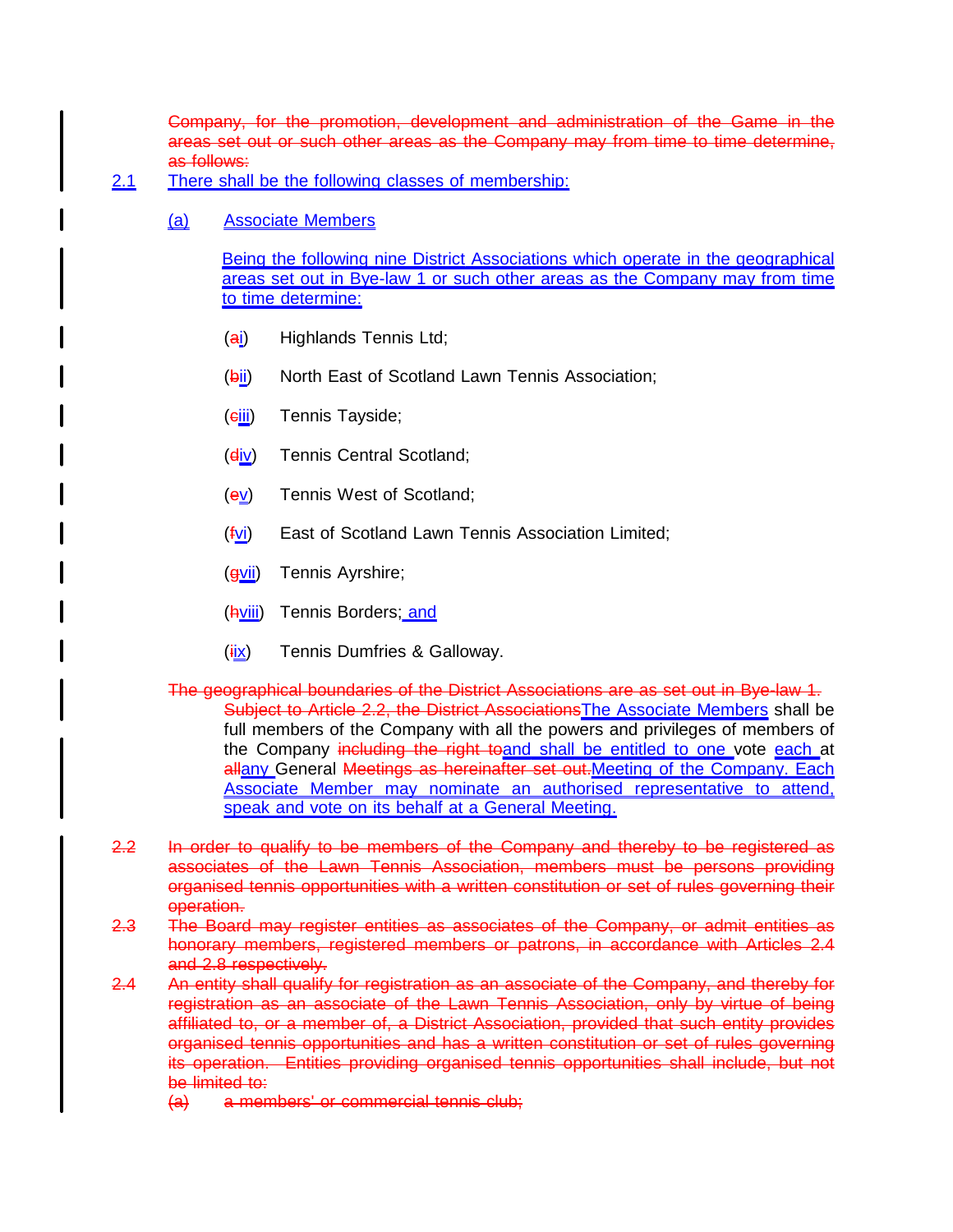(b) a park-based tennis programme;Club Members

A Club Member shall be an entity providing organised tennis opportunities being:

- (i) an organisation of persons associated together for the purpose of playing the Game, and managed by a committee in accordance with its rules which shall provide for (i) the holding of annual and other general meetings of the club; (ii) the election by members of the club, either annually or at other stated periods, of their representatives on a committee of management provided that, where the ownership of the club is not vested in members as a whole, there is representation on the committee; and (iii) the election of office-bearers and alteration of the rules of the club by members of the club in general meeting or by the committee of management;
- (ii) a league or other organisation of persons associated together for the sole purpose of playing the Game in public parks and open spaces, and having rules approved by the Board; or
- (c) aiii) a proprietary club being a facility (either solely or inter alia) for the playing of the Game owned or controlled by an individual, partnership, company or other approved organisation. It may but need not be intended to be profit-making and may but need not, at the proprietor's discretion, have a specific membership. It shall be operated in accordance with rules approved by the Board including, but not be limited to, any members' or commercial tennis club; any park-based tennis programme; any school-based tennis programme for the community which operates out of curriculum hours;
- any pay and play tennis centre; any tennis academy; and/or (d) an indoor pay and play tennis centre;
- (e) a tennis academy; and/or
	- $(f)$  a further education or higher education tennis club.

For the avoidance of doubt an entity which wishes to affiliate to or become a member of a District Association will be expected to affiliate to or become a member of the District Association in which the entity is located. However an entity wishing to affiliate to or become a member of a District Association other than the District Association in which the entity is located may do so but only with the consent of (i) the District Association in which it is located (ii) the District Association which it wishes to affiliate to or become a member of and (iii) the Board.

The Club Members shall be full members of the Company with all the powers and privileges of members of the Company and shall be entitled to one vote each at any General Meeting of the Company. Each Club Member may nominate an authorised representative to attend, speak and vote on its behalf at a General Meeting.

(c) Honorary Members

The Board may at its discretion recommend for election any person who has rendered service to the Game for Honorary Membership of the Company. Before a person is elected as an Honorary Member, his appointment must be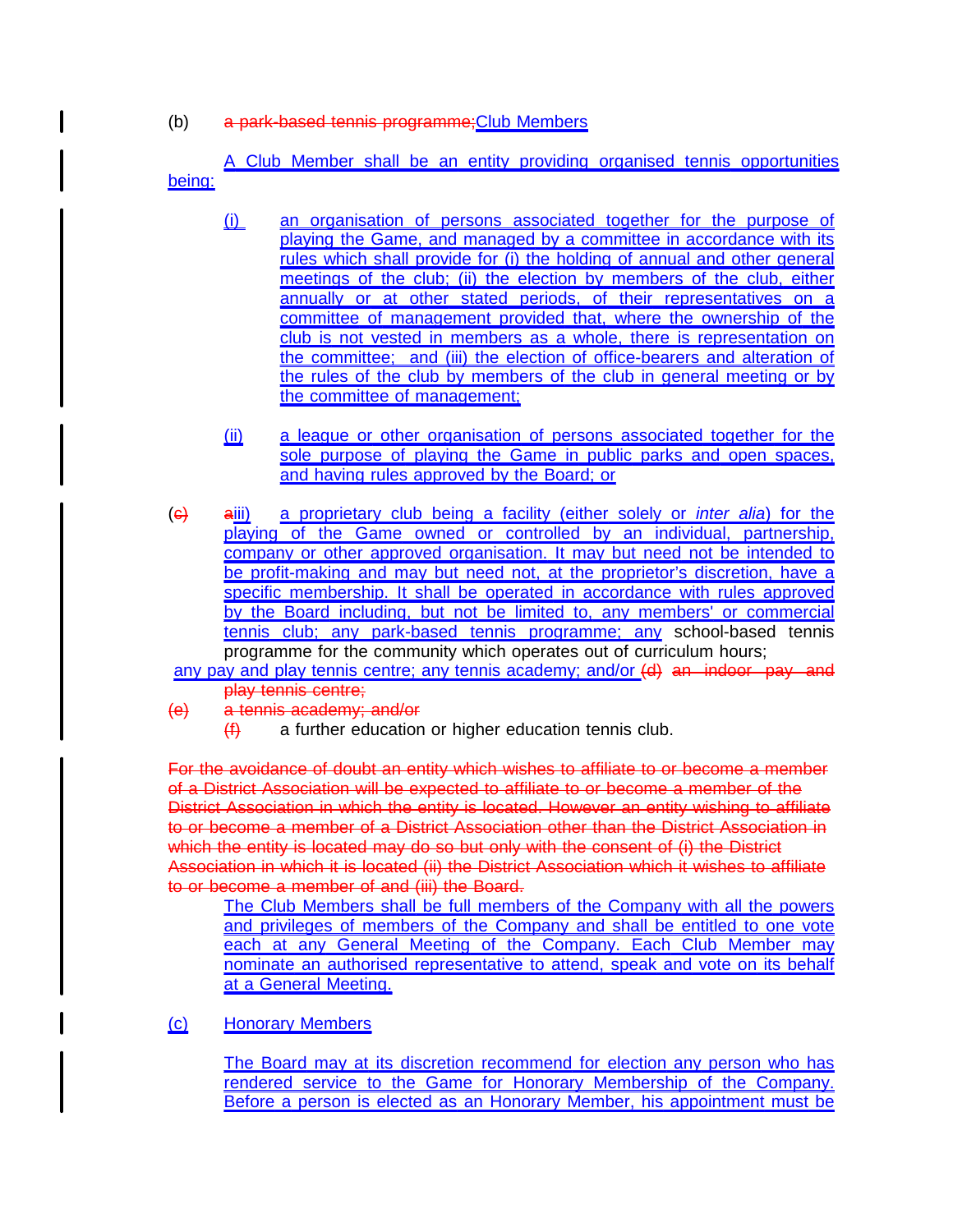approved by an ordinary resolution of the Members at an Annual General Meeting.

Honorary Members shall not be entitled to take part in the management of the Company or to vote at General Meetings but shall receive such privileges as the Board may from time to time determine and shall not be liable to contribute to the Company's assets in terms of Article 2.9.1.

- 2.2 There shall be the following further categories of affiliation with the Company:
	- (a) Friends of Tennis Scotland

The Board may at its discretion allow individuals to become Friends of Tennis Scotland upon such terms and at such rates of subscription as the Board may from time to time think fit; and

(b) Patrons

The Board may at its discretion allow individuals, firms or companies to become admitted as Patrons to the Company on such terms as the Board may from time to time determine.

Friends of Tennis Scotland and Patrons shall not have any vote at General Meetings, nor any right or interest in the assets of the Company nor any liability for the liabilities or debts of the Company.

- 2.3 No entity shall become a Club Member unless it has completed an application for membership in a form approved by the directors from time to time and submitted it to the Board. Applications for membership shall be required to be signed by the president, chairperson, secretary or other authorised person on behalf of that entity and shall be accompanied by a copy of that entity's constitution or set of rules governing its operation and a list of office bearers (where applicable).
- 2.4 In signing the membership form or being admitted as a Club Member of the Company each Club Member agrees to be deemed to be and be in fact bound by the Rules of the Game. All Club Members shall be required to cooperate in the enforcement of the Rules of the Game and to adhere to the Rules of the Game.
- 2.5 Each application for membership shall be approved by the Board before the relevant applicant is admitted to membership. The details of each successful applicant shall be entered into the Register of Members by the Board. In all cases and subject to the terms of article 2.6, the decision of the Board on applications for membership, renewal of membership and decisions on whether or not they should be accepted, shall be the sole responsibility of the Board and in the event that any application is refused, the Board shall not be under any obligation to give any reason for such refusal, however the Board shall not reject any application for reasons of age, disability, gender reassignment, marriage and civil partnership, pregnancy and maternity, race, religion or belief, sex, sexual orientation or otherwise unreasonably. The policy rules and conditions for admission to membership and the payment of the annual subscription fee for all classes of membership shall be fixed by the Board and subject to approval by the eligible Members of the Company. For the purpose of this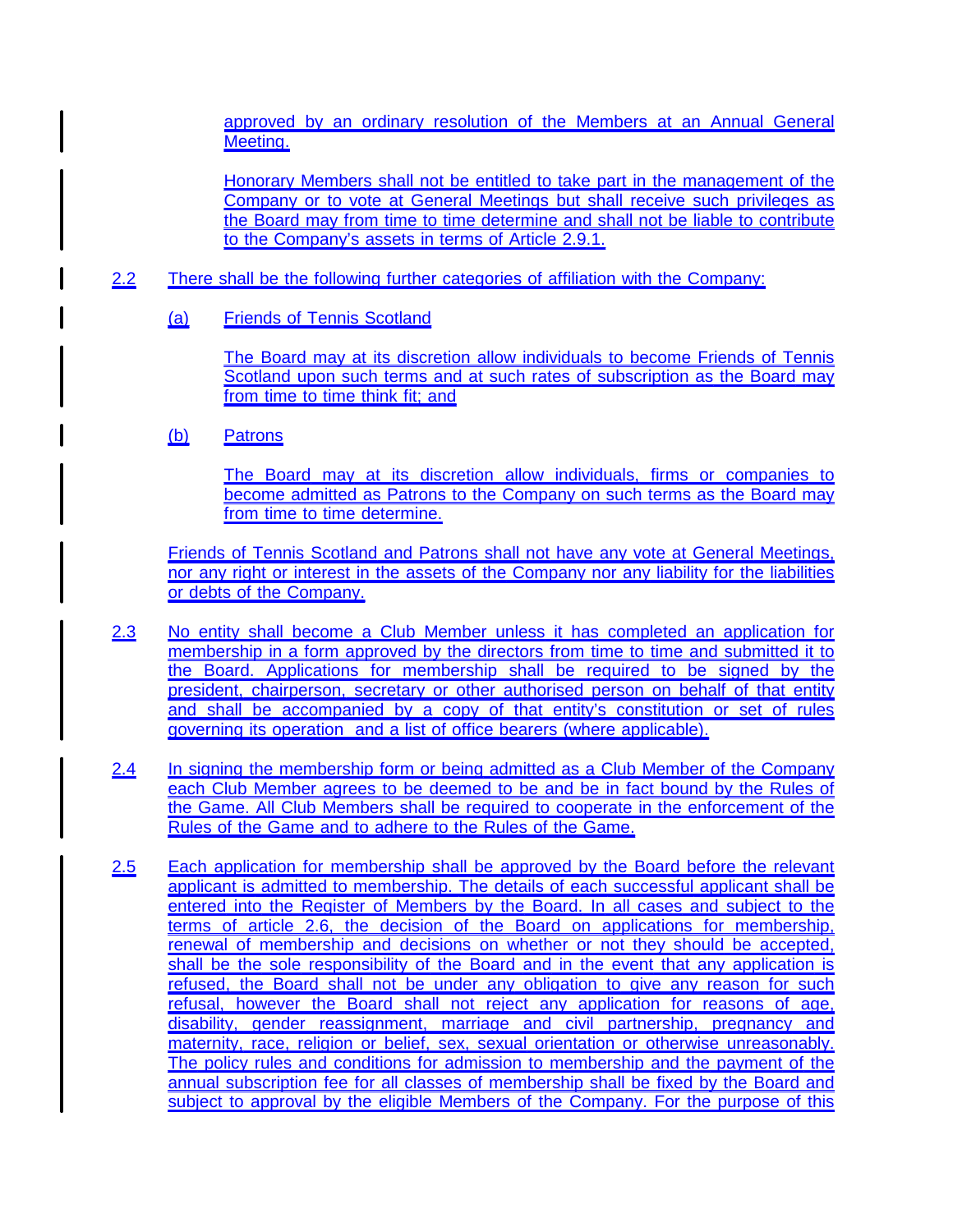article 2.5 all references to the "Board" shall mean the Directors of the Company other than the President who shall be excluded from and shall take no part in the decision made by the Board pursuant to this article 2.5.

- 2.52.6 If a dispute arises as to whether an entity qualifies to be registered as an associatea Club Member, the Board shall refer the matter to the President of the Company whose decision on the matter shall be final.
- 2.6.12.7.1 Each memberMember of the Company agrees as a condition of membership of the Company and association with the Lawn Tennis Association:
	- (a) to be bound by and subject to these Articles<sub> $<sub>7</sub>$ </sub> and the Bye-laws of the</sub> Company (as in force from time to time);
	- (b) to be bound by and subject to the rules and regulations as appropriate of **sport**scotland and UK Sport and also the International Tennis Federation;
	- (c) to be bound by and subject to the LTA Rules and the LTA Disciplinary Code; and
	- (d) to ensure that the associates registered through it  $(i\bar{f}$  any), any unlicensed and unregistered coaches and, so far as reasonably practicable, players using its or their facilities (the "Member's connected parties") are bound by and subject to the LTA Rules and the LTA Disciplinary Code by obtaining the formal agreement of the Member's connected parties, as a condition of membership, association, registration, election or as otherwise appropriate, to be bound by and subject to the LTA Rules and the LTA Disciplinary Code, such agreement to contain an express acknowledgement that the Contracts (Rights of Third Parties) Act 1999 applies and that the Lawn Tennis Association can enforce any breach at its option and in its sole discretion.
- 2.6.22.7.2 Article 2.6.12.7.1 confers benefits on **sport**scotland, UK Sport, the International Tennis Federation and the Lawn Tennis Association and is intended to be enforceable by those personsentities. Each memberMember of the Company accepts the jurisdiction of the Company, **sport**scotland, UK Sport, the International Tennis Federation and the Lawn Tennis Association in respect of their respective Articlesarticles, rules and regulations.
- 2.6.32.8 Notice of retiral or resignation from membership of the Company is to be intimated in writing to the Board. Membership fees for the full year in which the Member retires or resigns may be payable at the discretion of the Board. When a Member who is a legal person or unincorporated body goes into receivership, administrative receivership, administration, liquidation or other analogous insolvency event, that Member's membership shall automatically terminate. The Lawn Tennis Association or the Board may by written notice terminate the membership and association of any personMember, or impose any other sanction they determine to be appropriate, in connection with the breach of any condition of membership and association set out in this rule.
- 2.7.12.9.1 Every Member of the Company (other than Honorary Members) undertakes to contribute such amount as may be required (not exceeding £1) to the Company's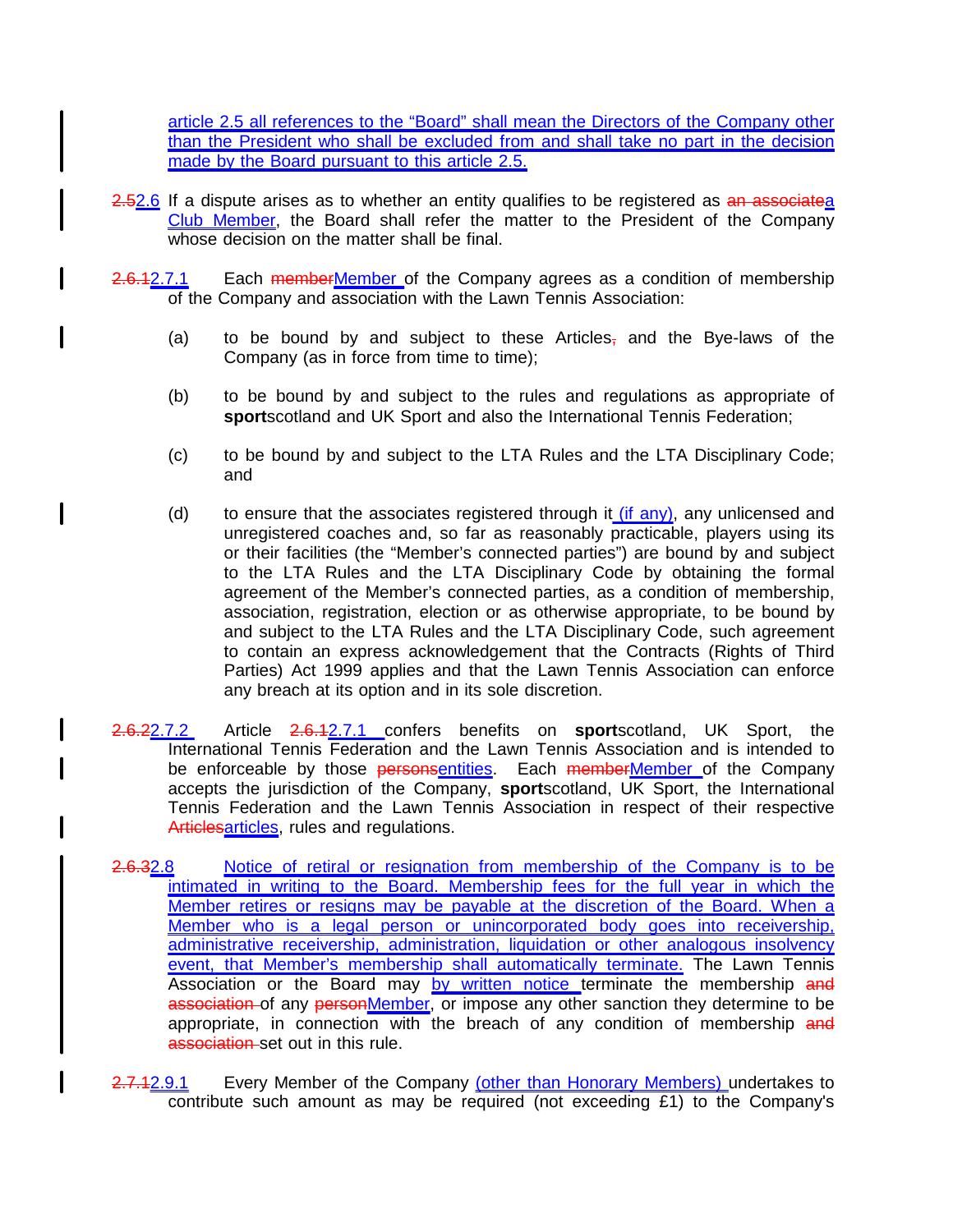assets if itthe Company should be wound up while he isthe Member remains a Member or within one year after hethe Member ceases to be a Member for payment of the Company's debts and liabilities contracted before hesuch Member ceases to be a Member and of the costs, charges and expenses of winding up.

- 2.7.22.9.2 The income and property of the Company shall be applied solely towards the promotion of the objectives of the Company. No portion of the income or property of the Company shall be paid or transferred directly or indirectly by way of a dividend, bonus or profit share to any Member of the Company.
- 2.7.32.9.3 If upon the winding up or dissolution of the Company there remains after the satisfaction of all its debts and liabilities any property whatsoever it shall not be paid to or distributed among the Members of the Company, unless the members Member(s) to which property is being paid or distributed each have objectives similar to the objects of the Company and prohibit the distribution of its or their income and property to an extent as great as is imposed on the Company by virtue of this Article  $2.72.9$ hereof, and instead shall be paid to or distributed to some other body having objectives similar to the objectives of the Company and which also shall prohibit the distribution of its or their-income and property also to an extent at least as great as is imposed on the Company by virtue of this Article  $2.72.9$ , such other body to be determined by the Members of the Company at or before the time of dissolution.
- 2.8 There shall be the following further categories of Membership of the Company, none of whom shall have any vote at General Meetings, nor any right or interest in the assets of the Company nor any liability for the liabilities or debts of the Company, namely:
	- (a) Honorary President, Honorary Vice-Presidents and Honorary Members The Annual General Meeting shall elect an Honorary President and Honorary Vice-Presidents. The Council may at its discretion recommend for election at an Annual General Meeting persons who have rendered service to the Game for Honorary Membership of the Company. The Honorary President and Honorary Vice-Presidents along with the Honorary Members as such shall not be entitled to take part in the management of the Company or to vote at General Meetings thereof but shall receive such privileges as the Board may from time to time determine and shall not be liable to contribute to the Company's assets in terms of Article 2.7.1.
	- (b) Friends of Tennis Scotland The Board may at its discretion allow individuals to become Friends of Tennis Scotland upon such terms and at such rates of subscription as the Board may from time to time think fit.
	- (c) Patrons Individuals, firms or companies may be admitted as Patrons to the Company on such terms as the Board may from time to time determine.

### **3. SUBSCRIPTION FEES**

3.1 The Subject to the terms of this Article 3, the annual subscription for each member [Member (other than members under Article 2.8)] and associatesHonorary Members) of the Company shall be determined annually by the members in the Board and notified to the Members on or before the relevant Annual General Meeting and shall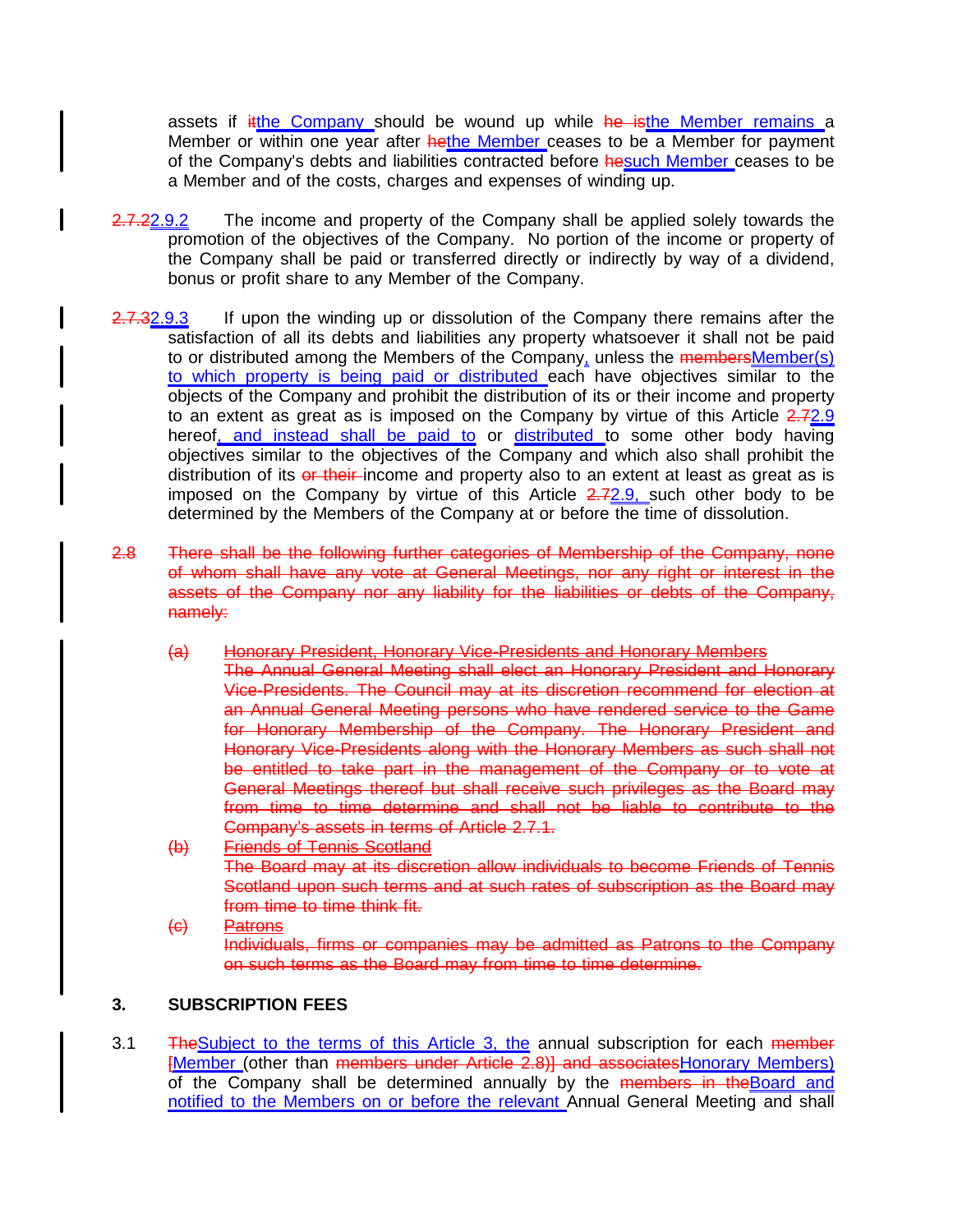be effective for that year. Such annual subscription may exceed the minimum annual subscription described below.

- 3.2 In respect of each member and associateClub Member of the Company (other than members under Article 2.8), the minimum annual subscription which shall be deemed to include any taxation which may be payable thereon shall not be less than the court fees chargeable annually by the Lawn Tennis Association in respect of a place to play located in England.
- provided always that 3.3 In respect of members [(other than members under Article 2.8)] or associates of the Company, in respect of whom there would be no shall not charge more than the court fees chargeable annually by the Lawn Tennis Association  $\frac{if - the}{if -}$ member or associate wasin respect of a place to play located or based in England, the minimum unless such annual subscription shall not be less than that which would have been payable annually to the Lawn Tennis Association, if the member or associate was located or based in England.is approved by a simple majority of the Club Members at an Annual General Meeting and in the case of an equality of votes the Chairperson of that Annual General Meeting shall have a casting vote.
- 3.3 In respect of each Associate Member of the Company, the minimum annual subscription which shall be deemed to include any taxation which may be payable thereon shall not be less than fifty per cent (50%) of the court fees chargeable annually by the Lawn Tennis Association in respect of a place to play operating with a single court located in England provided always that the Company shall not charge more than fifty per cent (50%) of the court fees chargeable annually by the Lawn Tennis Association in respect of a place to play operating with a single court located in England unless such annual subscription is approved by a simple majority of the Associate Members at an Annual General Meeting and in the case of an equality of votes the President shall have a casting vote. For the purpose of this Article 3.3 each Associate Member will have one vote for every seven Club Members of the Company situated within the geographical area of the Associate Member as at 30 June in the calendar year in which the vote is taking place. In the event of an Associate Member having within its geographical area a number of Club Members of the Company which is not divisible by seven the number of Club Members will be divided by seven and the resulting number shall be rounded up to the next whole number in order to arrive at an Associate Member's voting entitlement.
- 3.4 Unless the Company determines otherwise on a case by case basis, the annual subscription fee in respect of each year to 30 September shall be payable directly to the Company between 1 October and the following 28 February.
- 3.5 The annual subscription fee of members [Members (other than members under Article 2.8)] or associates Honorary Members) of the Company shall include the amount, if any, payable in respect of benefits or services provided by the Lawn Tennis Association.
- 3.6 Any member  $\frac{1}{1}$  (other than members under Article 2.8)) or associateMember of the Company whose first subscription remains unpaid for one calendar month after the receipt of notice of membership, or whose annual subscription in any subsequent year remains unpaid by 28 February, shall, if the Lawn Tennis Association so resolves, cease to be eligible for grants and other advantages offered by the Lawn Tennis Association.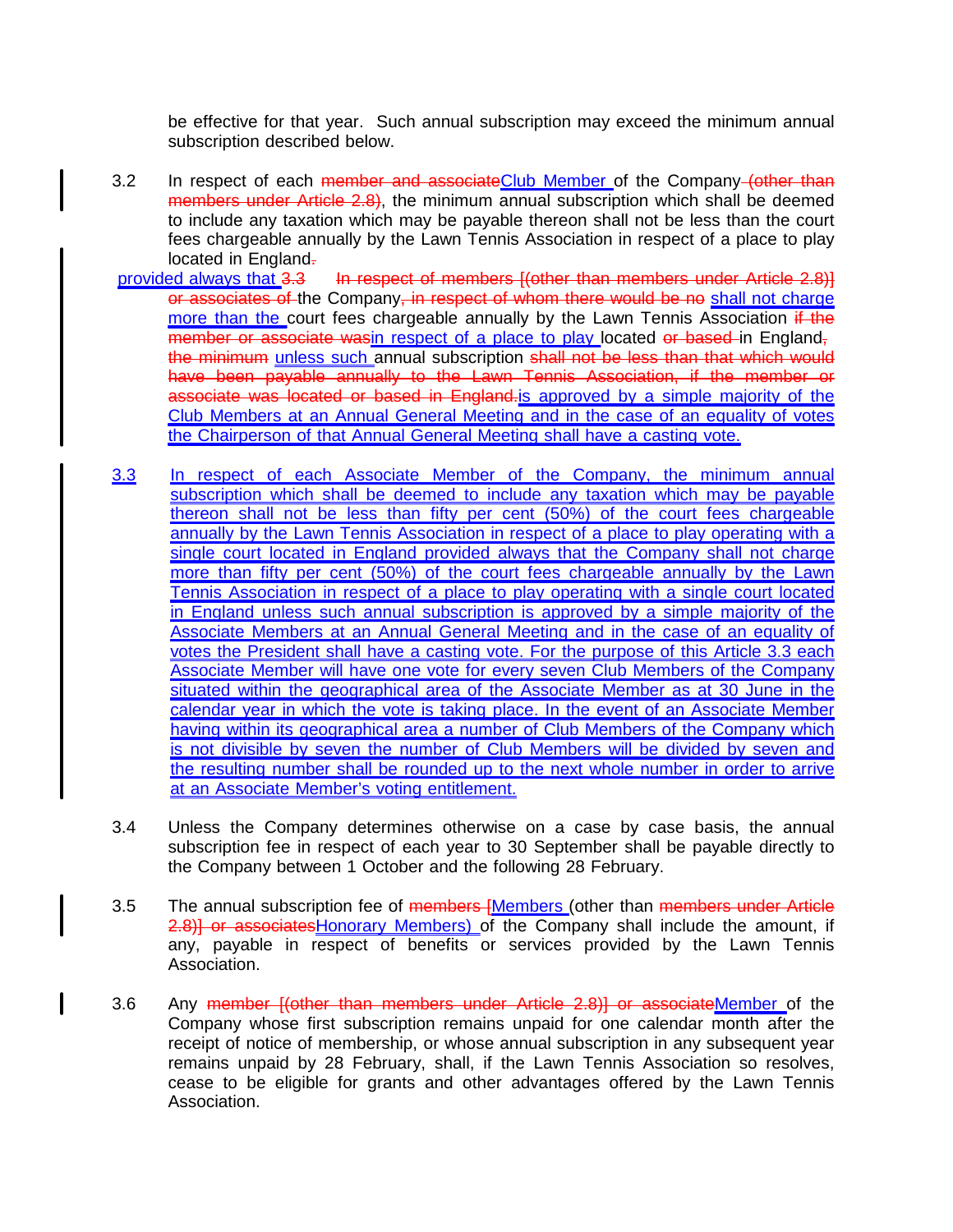3.7 Any member *[(other than members under Article 2.8)] or associateMember of the* Company whose subscription fee is not paid by such date as the Board shall decide each year shall be deemed to have resigned from membership of the Company.

## **4 RULES OF THE GAME ETC**

The Rules of Lawn Tennis as recognised by the International Tennis Federation and the decisions of the Board on all doubtful and disputed points arising in connection therewith, the Bye-laws and Rules and Regulations made and published under the authority granted in these Articles, the LTA Rules and the LTA Disciplinary Code and the Company's Rules as to Discipline and Disciplinary Procedures (together being referred to as the "Rules of the Game"), shall be binding on the Company-and on, all members and associatesMembers of the Company and individuals in Scotland, any associates and all individual persons who are members of, engaged by or connected with such Members and associates.

#### **5 GENERAL MEETINGS**

- 5.1 The Annual General Meeting of the Company shall be held between the eleventh and thirty-first of December in each year at such time and place as the Board shall determine. The business of the Annual General Meeting shall include the election of the Honorary President and Vice-Presidents, the report of the Board and the Financial Statements, the election from nominations in terms of Articles 5.4 and 6.2 and Bye-law 2 of such Directors as may be required under Articles 6.2 and 6.7, the confirmation of the nomination by the District Associations of the members of the Council, the election from nominations by the outgoing Council of the President and Vice-President, the election of the Auditor for the ensuing year, and
- 5.2 The business of the Annual General Meeting shall include:
	- (a) election of Honorary Members, Honorary President and Honorary Vice-Presidents (if any);
	- (b) the annual report of the Board, including, but not limited to, a summary of the development and facilities investment in each district in the relative financial period;
	- (c) approval of the Financial Statements;
	- (d) the election of the Auditor for the ensuing year;
	- $(e)$  subject to Article 3), the fixing of the rates of the various subscriptions and fees payable to the Company in the ensuing year as well as consideration of Resolutions of which due notice has been given.;
- 5.2 Each District Association shall be entitled to send to the Annual General Meeting and to any Extraordinary General Meeting one voting representative for every seven associates registered through it as at the immediately preceding thirtieth September.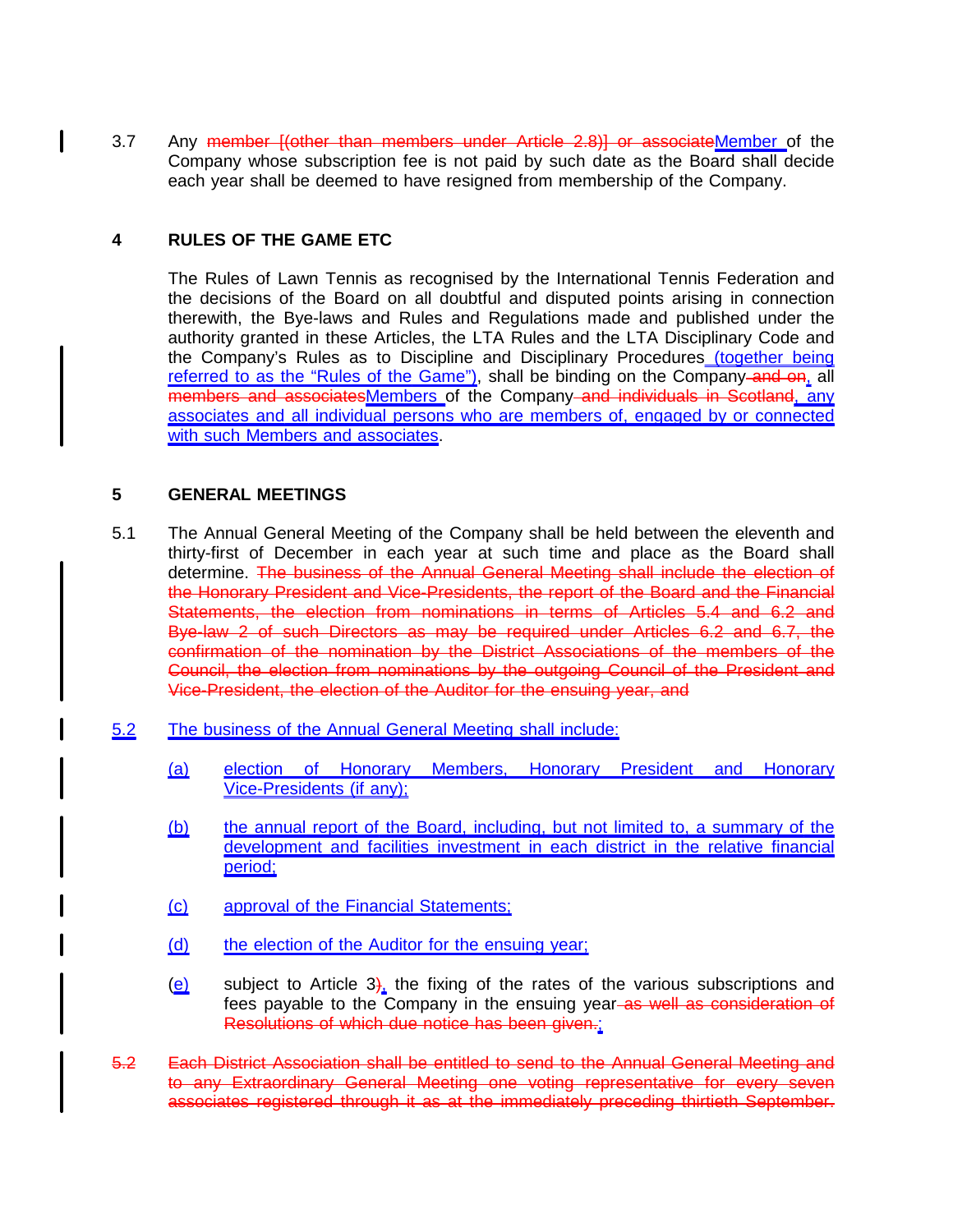In addition, any associate of the Company may be represented at General Meetings by not more than two individuals who shall not be entitled to vote.

- (f) consideration of resolutions of which due notice has been given;
- (g) the announcement of the President and Vice-President to be appointed to the Board with effect from the close of such Annual General Meeting, following their appointments in accordance with articles 6.4 and 6.5; and
- (h) the announcement of any new Directors to be appointed to the Board with effect from the close of such Annual General Meeting, following their appointment in accordance with articles 6.6, 6.8 and 6.9.
- 5.3 The President Chairperson shall take the Chairchair of a General Meeting and failing him the Vice-President and failing either of them any Director who is appointed by the Meeting. If there be no Director present willing to take the **Chairchair**, the Meeting shall elect its own Chairmanchairperson. The Chairmanchair shall have a deliberative as well as a casting vote at all General Meetings. In the event of the President acting as Chairman the Vice-President shall have a deliberative vote at all General Meetings.
- 5.4 The terms of any Resolution or Resolutionsresolution or resolutions to be proposed at any Annual General Meeting together with nominations for election to the Board under Bye-law 2, to be placed before the Nominations Sub-Committee under Bye-law 4.4, must be communicated in writing by the Member (other than an Honorary Member) who intends to propose the resolution before the fifteenth day of October in each year to the Secretary by the Board or by the Secretary or other authorised Official of a District Association who intends to propose the Resolution, or in the case of a nomination for election to the Board, by the associate of the Company or District Association making the nomination..
- 5.5 The Secretary shall call an Extraordinary General Meeting at the request of the Board or upon receipt by the Board of a request in writing signed by the Secretary or authorised Officials of two District AssociationsMembers who represent at least five percent of the total voting rights of all the Members having the right to vote at a General Meeting and stating the purpose for which the Meeting is to be called and the Resolution or Resolutions which will be moved by the representatives of those Associationsresolution or resolutions which will be proposed by these Members.
- 5.6 At least twenty-one clear days notice of an Annual General Meeting and any General Meeting convened to pass a Special Resolutionspecial resolution and fourteen clear days notice of any **Extraordinary** General Meeting stating the business to be considered<del>, any nominations for election</del> and any Resolutionsresolutions to be proposed shall be sent by the Secretary to the Board<del>, Councillors, Secretaries of all</del> District Associations and associates and the Members of the Company. At an **Extraordinaryany General Meeting no business shall be considered other than that of** which notice has been given.
- 5.7 No business shall be transacted at any General Meeting unless there is present in person or by proxy a quorum of six persons entitled to voteMembers who represent at least ten percent of the total voting rights of all the Members having the right to vote at the General Meeting when the notice for such meeting is issued.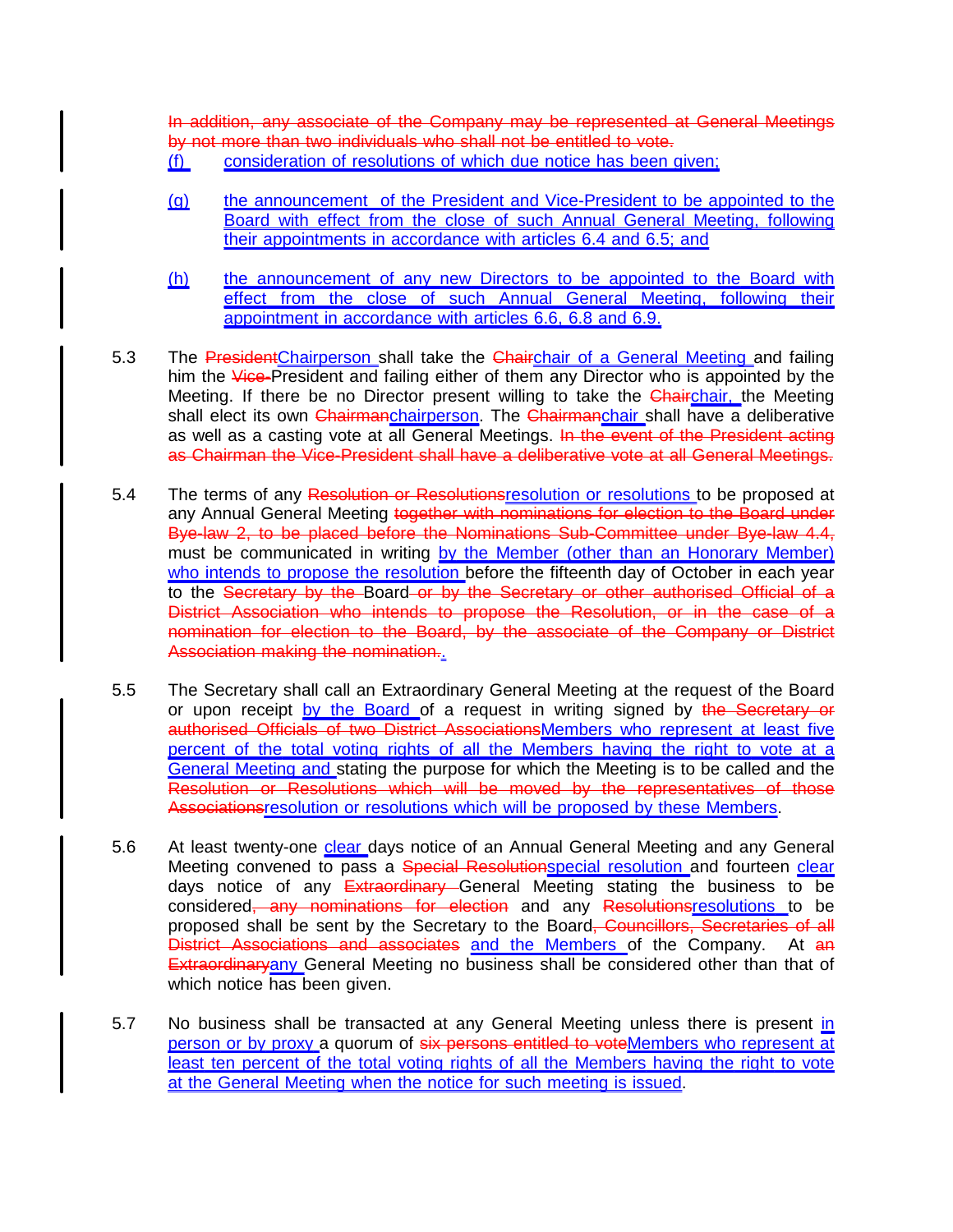- 5.8 The Annual General Meeting shall elect from nominations by the outgoing Council a President and a Vice-President who shall hold office until the conclusion of the next Annual General Meeting at which either or both may be re-elected. Neither shall be eligible for a third consecutive year unless the Board has previously determined that exceptional circumstances exist and accordingly that either or both might be elected for a third consecutive year.
- 5.95.8 The accidental omission to give notice of a meeting to or the non-receipt of notice of a meeting by, any person or Member entitled to receive notice shall not invalidate the proceedings at that meeting.
- 5.105.9 The Chairmanchairperson may, with the consent of a meeting at which a quorum is present (and shall if so directed by the meeting) adjourn the meeting from time to time and from place to place, but no business shall be transacted at an adjourned meeting other than business which might properly have been transacted at the meeting had the adjournment not taken place. When a meeting is adjourned for fourteen days or more at least seven clear days notice shall be given specifying the time and place of the adjourned meeting and the general nature of the business to be transacted. Otherwise it shall not be necessary to give any such notice.
- **5.115.10** All matters on which a vote takes place other than alterations to the Memorandum and Articles (which require a three-quarters vote to be carried) shall be decided by a simple majority vote. The Votes shall be cast in person or by proxy and the vote shall be taken by a count of a show of hands or voting cards or ballot as the Chairmanchairperson may determine, and the declaration of the result by the Chairmanchairperson shall be final.
- 5.11 Not less than 14 clear days before a General Meeting and not less than 21 clear days before an Annual General Meeting or any General Meeting convened to pass a special resolution, there shall be sent to the secretary of each Member proxy voting cards. On each proxy card will be printed a form of words which will enable the secretary or president of each Member to certify that a named individual is permitted to vote on behalf of that Member at the forthcoming General Meeting. In order for any vote to be exercised it will be necessary for the person so appointed to be present at the General Meeting and for that person to be in possession of the proxy voting card authorising him to exercise a proxy vote on behalf of that Member.
- 5.12 Any person may be authorised to cast a proxy vote on behalf of a Member and a person so authorised may exercise more than one proxy vote on behalf of more than one Member.
- 5.13 In the event of a secretary or a president of a Member intimating to the Company that a proxy voting card has been lost it will be competent for a replacement voting card to be issued to such Member.
- 5.14 In the event of any Member passing a resolution authorising a person or persons other than the secretary or president of that Member to complete the certificate on the voting form it will be competent for the Company to give effect to this resolution subject to: (i) a copy of the minutes of the Member's meeting at which the resolution was passed being intimated to the Company no less than 7 clear days before any General Meeting; and (ii) the copy of the minutes being intimated to the Company having been certified by the secretary or president of that Member as a true copy of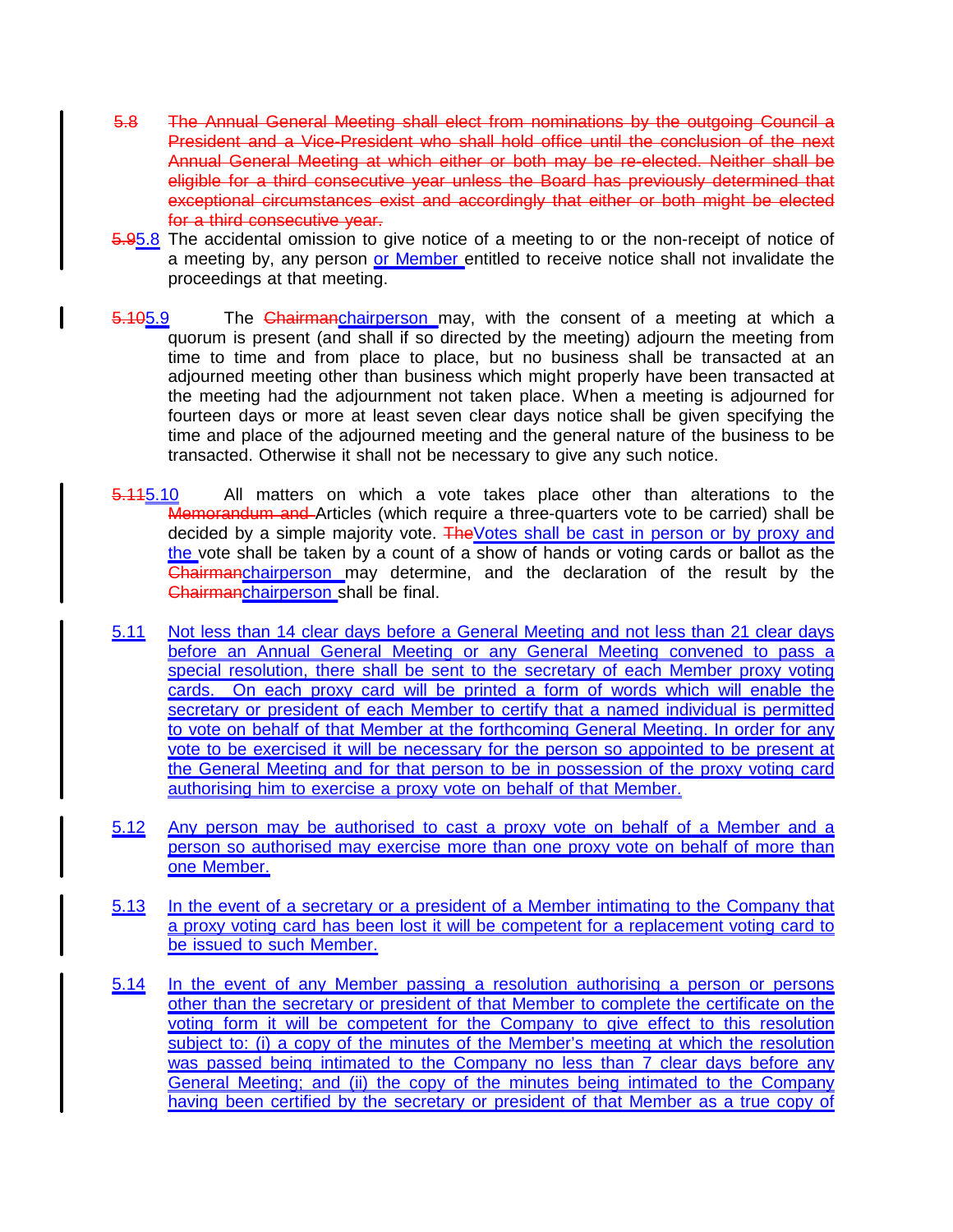the minutes of the meeting. For the avoidance of doubt such authorisation shall be effective until: (i) it expires in accordance with the terms of such resolution; or (ii) a further resolution is passed by the Member changing the identities of the authorised person or persons and a duly certified copy of the minutes of the meeting at which the further resolution was passed is intimated to the Company. The copy minutes referred to in this article may be the subject of redaction if in the view of the Member there are matters contained therein which are reasonably regarded as confidential.

# **6 BOARD OF DIRECTORS**

- 6.1 The affairs of the Company shall be under the management of the Board of Directors.
- 6.2 Subject to the other provisions of the Articles, those persons holding office as Directors on adoption of the Articles shall remain in office until the close of the Annual General Meeting held in 2013. If any of those persons holding office as Directors on adoption of the Articles cease to hold their office as Director for whatever reason it shall be competent for the Board to appoint any person who is willing to act as a Director but such Director shall only hold office until the vacancy on the Board has been filled using the procedure provided for in article 6.4, 6.5, 6.6, 6.8 or 6.9 (as the case may be).
- 6.2.16.3 From the dateclose of the Annual General Meeting held in 20072013, the Board shall consist of up to 11 individuals, being natural persons, who may or may not be Members, including:
	- (a) a Chairperson, appointed in accordance with article 6.6;
	- (ab) ex-officio, the President and Vice-President appointed in accordance with articles 6.5 and 6.4 respectively;
	- (b) up to four Directors, from nominations in terms of Article 5.4 and Bye-law 2 who shall be elected at the said Annual General Meeting and at each Annual General Meeting thereafter for a term of three years but subject to the terms of Article 6.7, said Directors each to be responsible for one of the following portfolios: Performance, Tennis Operations, Marketing and Communications, and Corporate Governance, and such portfolios may be amended or re-titled as the Board may determine;
	- (c) anya Chief Executive Officer, appointed by the Board to carry out that role for the Companyin accordance with article 6.8;
	- (d) an Individual who is a bona fide member of an associate of the Company with appropriate skills and qualifications (with a preference for extensive commercial or business experience) as may be determined by the Board and who may be co-opted from time to time and shall be a voting member of the Board. Such a Director shall hold office for such period as the Board may determine at the time of co-option up to a maximum period of three years and shall not be taken into account in determining the Directors who are to retire by rotation at any Annual General Meeting.
- 6.2.2 Each member of the Board, will be required, as a condition of such membership, to agree to be bound by and subject to these Articles, the LTA Rules and the LTA Disciplinary Code, such agreement to contain an express acknowledgement that the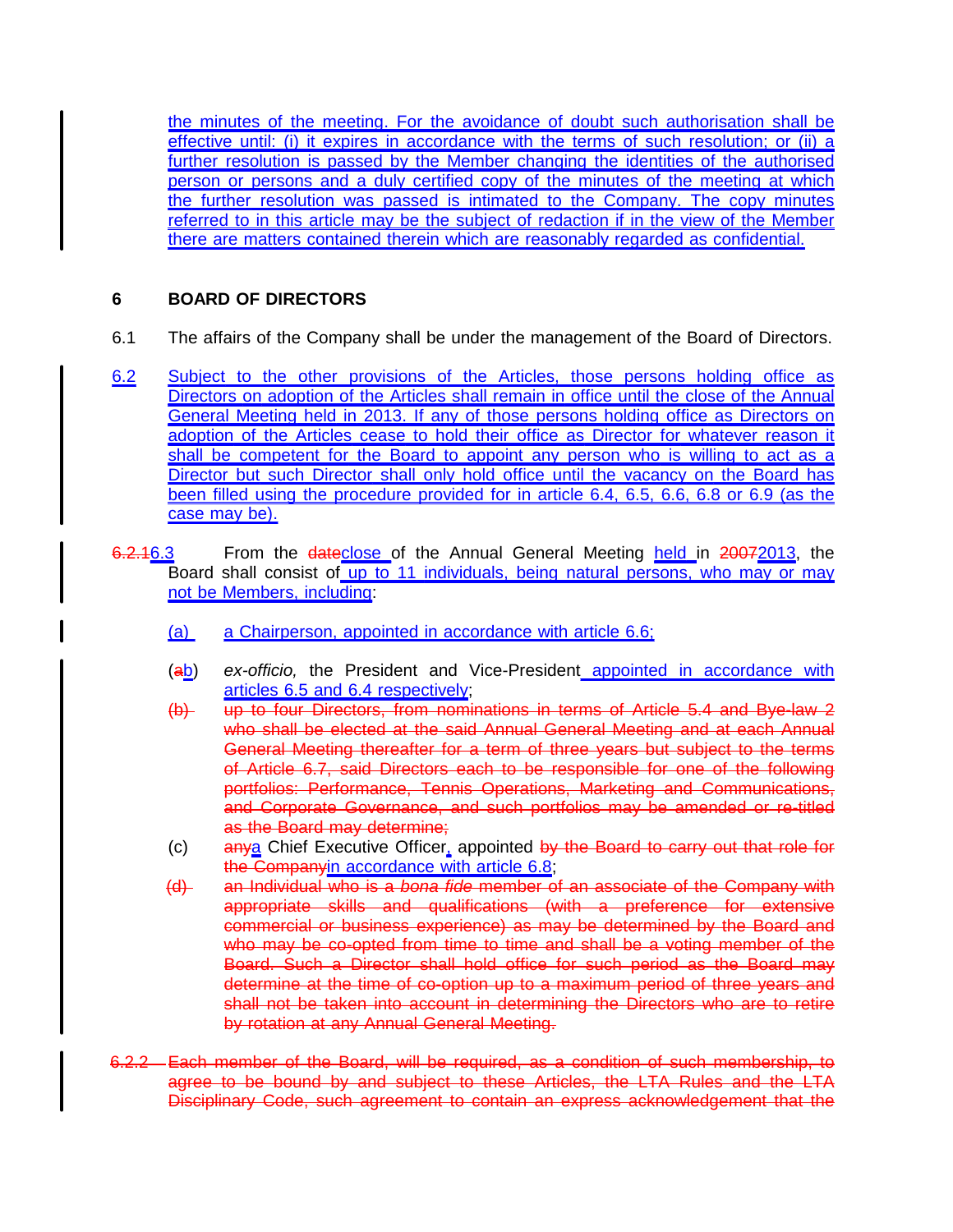Contracts (Rights of Third Parties) Act 1999 applies and that the Lawn Tennis Association or the Company can enforce any breach at its option and in its sole discretion.

- (d) a Director with portfolio for Performance of the Game, appointed in accordance with article 6.6;
- (e) a Director with portfolio for Marketing and Communications for the Company, appointed in accordance with article 6.6;
- (f) a Director with portfolio for Governance of the Company, appointed in accordance with article 6.6;
- (g) a Director with portfolio for Tennis Services for the Game, appointed in accordance with article 6.6;
- (h) a Director with portfolio for Development (Participation) of the Game, appointed in accordance with article 6.6; and
- (i) up to two Non-Executive Directors, appointed in accordance with article 6.9.
- 6.4 The Associate Members shall, in accordance with Bye-law 12, at least 63 clear days prior to the Annual General Meeting, nominate a candidate, having confirmed their willingness to act, to the Company to be appointed as the Vice-President. Notice of such person proposed to be elected as Vice-President shall be given to the eligible Members of the Company at least 49 clear days prior to the relevant Annual General Meeting Following receipt of this notice, any eligible Member shall be entitled to notify the Board of its opposition to such proposed appointment at least 28 clear days prior to the Annual General Meeting. In the event of opposition to any proposed appointment being received by the Board from Members who: (i) represent at least twenty percent of the total voting rights of all the Members having the right to vote at a General Meeting; and (ii) are from at least three of the geographical areas set out in Bye-law 1, the Board shall propose an ordinary resolution for the approval of the candidate to be elected as the Vice-President to be considered by the eligible Members of the Company at the Annual General Meeting. If the Board is not required to propose an ordinary resolution for the approval of the appointment of the Vice-President in accordance with the foregoing terms of this article 6.4, the candidate shall be appointed as Vice-President with effect from the close of the Annual General Meeting. A person appointed as the Vice-President shall, subject to article 10.2, hold office until the close of the second Annual General Meeting held after the General Meeting at which he was appointed as Vice-President. In the event that such ordinary resolution for the approval of the appointment of the Vice-President is not passed by the eligible Members of the Company, the Associate Members shall be entitled to propose an alternative candidate for appointment as Vice-President in accordance with the foregoing terms of this article 6.4 (albeit all references to Annual General Meeting shall be read as General Meeting). While the position of Vice President remains vacant it shall be competent for the Board to appoint a person who is willing to act to fill this vacancy, but such person shall hold office only until a candidate proposed by the Associate Members has been appointed as the Vice-President at a General Meeting in accordance with the foregoing terms of this article 6.4. Where a person (the "Interim VP") is appointed as Vice President in circumstances where the previous Vice President did not for any reason hold office as Vice President for the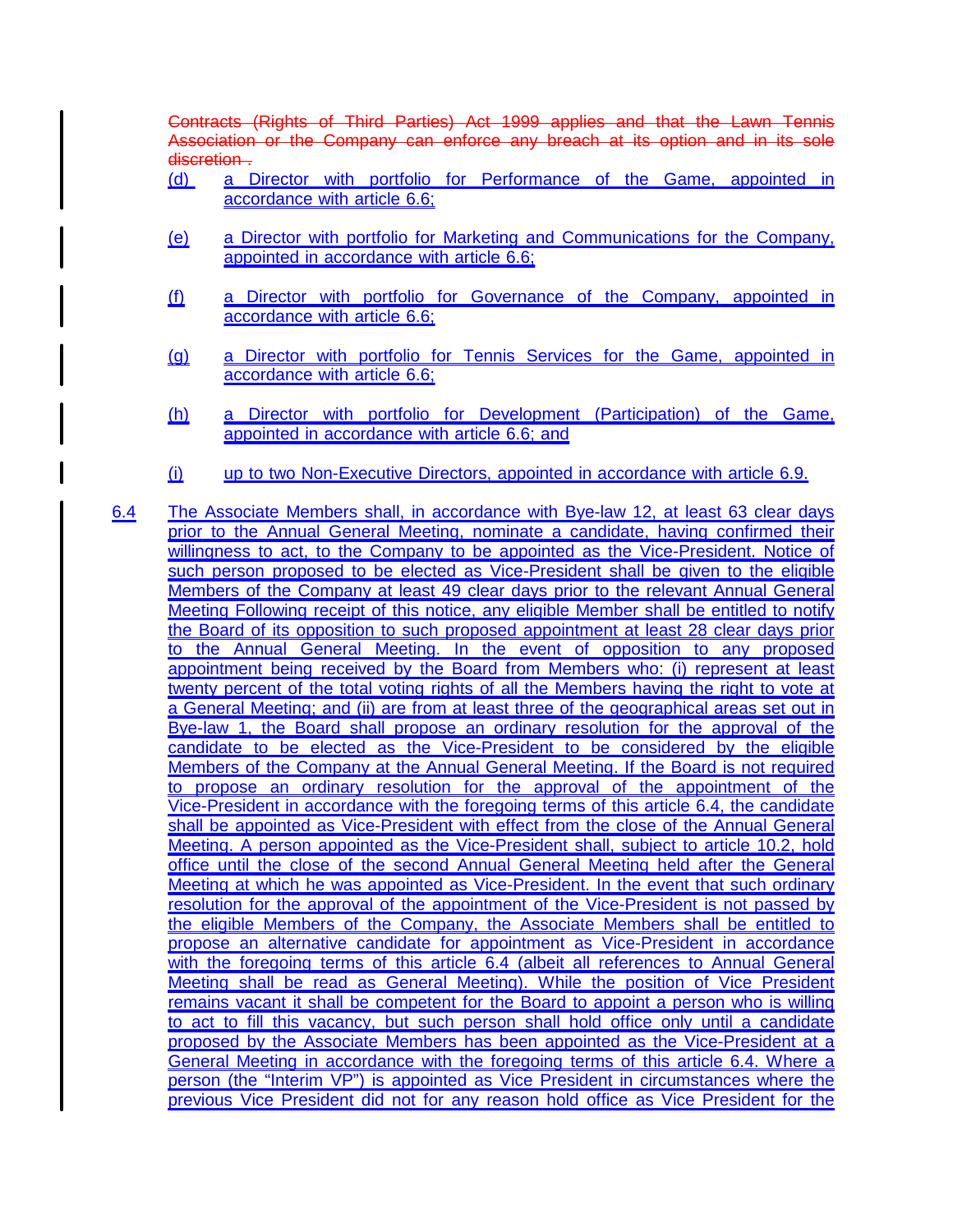full term of their appointment, the Interim VP shall, subject to article 10.2, hold office as Vice President until the person holding office as President when the Interim VP is appointed vacates that position for any reason.

- 6.5 Subject to article 10.2, a person appointed as Vice-President shall automatically become appointed as the President at the close of the second Annual General Meeting held after the Annual General Meeting at which he was appointed as Vice-President. A person appointed as the President shall, subject to article 10.2, hold office until the close of the second Annual General Meeting held after the General Meeting at which he was appointed as President, at which time he shall retire and will be only eligible for election to the Board after an interval of one year. Where, for any reason, a President ceases to hold office as President before the end of the full term of their appointment, the then current Vice President (the **"**New President**"**) shall automatically be appointed as the President upon the previous President ceasing to hold office and, subject to article 10.2, the New President shall hold office as President until the close of the second Annual General Meeting held after the General Meeting at which the New President would otherwise have been appointed President had the previous President served a full term of office.
- 6.3 It6.6 Subject to the terms of article 6.7, the offices of Director provided for in articles 6.3(a) and 6.3(d) to 6.3(h) shall be filled following completion of the recruitment process by the Nominations Sub-Committee in accordance with Bye-law 4.4. Each Director appointed in accordance with this article 6.6 shall, subject to article 10.2, retire from office at the close of the third Annual General Meeting held after the General Meeting at which he was previously appointed. A Director who retires at an Annual General Meeting (whether by rotation or otherwise) may, if willing to act, be appointed for a further term. Notice of any Director who wishes to be appointed for a further term shall be given to the eligible Members of the Company at least 49 clear days prior to an Annual General Meeting. Following receipt of this notice, any eligible Member shall be entitled to notify the Board of its opposition to such proposed appointment at least 28 clear days prior to the Annual General Meeting. In the event of opposition to any proposed appointment being received by the Board from Members who: (i) represent at least twenty percent of the total voting rights of all the Members having the right to vote at a General Meeting; and (ii) are from at least three of the geographical areas set out in Bye-law 1, the Board shall propose an ordinary resolution for the approval of the relevant Director's appointment for a further term to be considered by the eligible Members of the Company at the Annual General Meeting. If the Board is not required to propose an ordinary resolution for the approval of the relevant Director's appointment for a further term in accordance with the foregoing terms of this article 6.6, the relevant Director shall be appointed for a further term with effect from the close of the Annual General Meeting. A person appointed as a Director for a further term shall, subject to article 10.2, retire at the close of the sixth Annual General Meeting held after the General Meeting at which he was first appointed. A person who retires as a Director at the close of the sixth Annual General Meeting held after the General Meeting at which he was first appointed will be eligible for election to the Board after an interval of one year. In the event that such ordinary resolution for the approval of the relevant Director's appointment for a further term is not passed by the eligible Members of the Company, a new candidate shall be appointed as a Director following completion of the recruitment process by the Nominations Sub-Committee in accordance with Bye-law 4.4 and the terms of article 6.7. While such vacancy exists it shall be competent for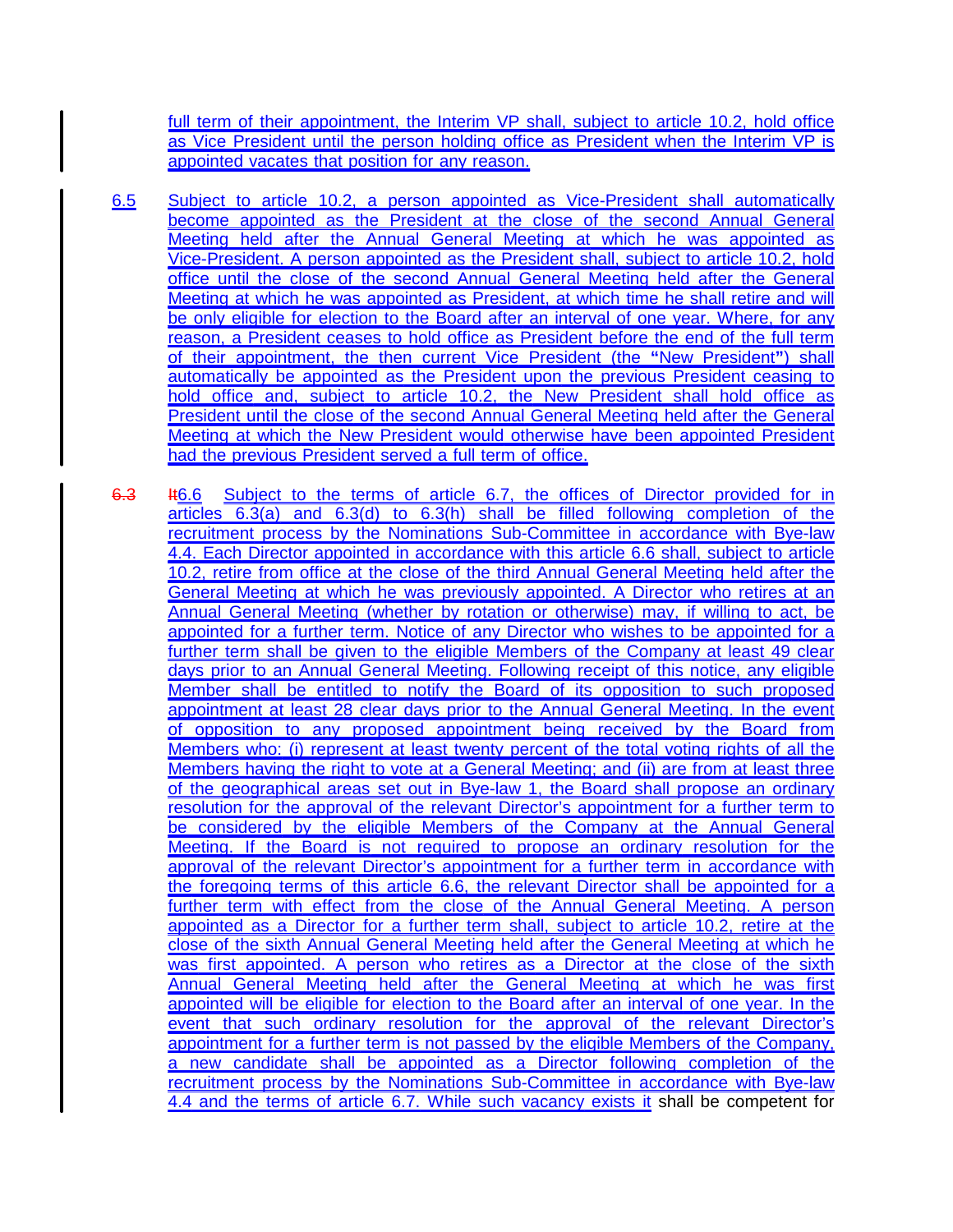the Board to appoint a person who is willing to act to fill athis vacancy whether arising by virtue of a Director ceasing to hold office for whatever reason or by reason of no person being nominated for a particular portfolio, but such Directorperson shall hold office only to the expiry of the term of the Director whose place he is taking when he shall be required to stand for re-electionuntil a candidate has been appointed at a General Meeting in accordance with article 6.7. 6.4 It shall be open to the Board to invite such other persons and officers as they deem fit to attend Board Meetings in a non-voting capacity.

- 6.5.1The Board shall elect its own Chairman from within the Board (including co-opted Directors but excluding the Chief Executive Officer) who will hold office as Chairman (but subject always to Articles 6.5.2, 6.5.3 and 6.5.4 hereof) for a term of three years whereafter he may stand for re-election as Chairman but the maximum term of office of such a person shall be six years.
- 6.7 Notice of any person proposed to be elected to one of the offices of Director provided for in articles 6.3(a) and 6.3(d) to 6.3(h) by the Nominations Sub-Committee shall be given to the eligible Members of the Company at least 49 clear days prior to a General Meeting at which the appointment falls to be voted upon or otherwise takes effect. Following receipt of this notice, any eligible Member shall be entitled to notify the Board of its opposition to such proposed appointment(s) at least 28 clear days prior to such General Meeting. In the event of opposition to any proposed appointment being received by the Board from Members who: (i) represent at least twenty percent of the total voting rights of all the Members having the right to vote at a General Meeting; and (ii) are from at least three of the geographical areas set out in Bye-law 1, the Board shall propose an ordinary resolution for the approval of the appointment put forward by the Nominations Sub-Committee to be considered by the eligible Members of the Company at the General Meeting. If the Board is not required to propose an ordinary resolution for the approval of any appointment in accordance with the foregoing terms of this article 6.7, the relevant person shall be appointed to such office with effect from the close of the next General Meeting. In the event that such ordinary resolution for the approval of an appointment proposed by the Nominations Sub-Committee is not passed by the eligible Members of the Company, the Nominations Sub-Committee shall be entitled to propose an alternative person for appointment as Director. While such vacancy exists it shall be competent for the Board to appoint a person who is willing to act to fill this vacancy, but such Director shall hold office only until a candidate has been appointed at a General Meeting in accordance with the foregoing terms of this article 6.7.
- 6.8 The office of Chief Executive Officer shall be filled following completion of the recruitment process by the Nominations Sub-Committee in accordance with Bye-law 4.4(b). A Chief Executive Officer appointed in accordance with this article 6.8 shall remain in office until such time as that office is vacated in accordance with article 10.2.
- 6.5.2The Board may at any meeting6.9 Up to two individuals with appropriate skills and qualifications as may be determined by the Board may be appointed to the office of Non-Executive Director provided for in article 6.3(i) by a majority vote of the Board. Each Non-Executive Director will be a full voting member of the Board pass a vote of no confidence in the Chairmanand shall, subject to the provision that for such a vote to be passed there must be a minimum of five votes in favour of the motion. The Chairmanarticle 10.2, hold office for such fixed period as the Board may determine at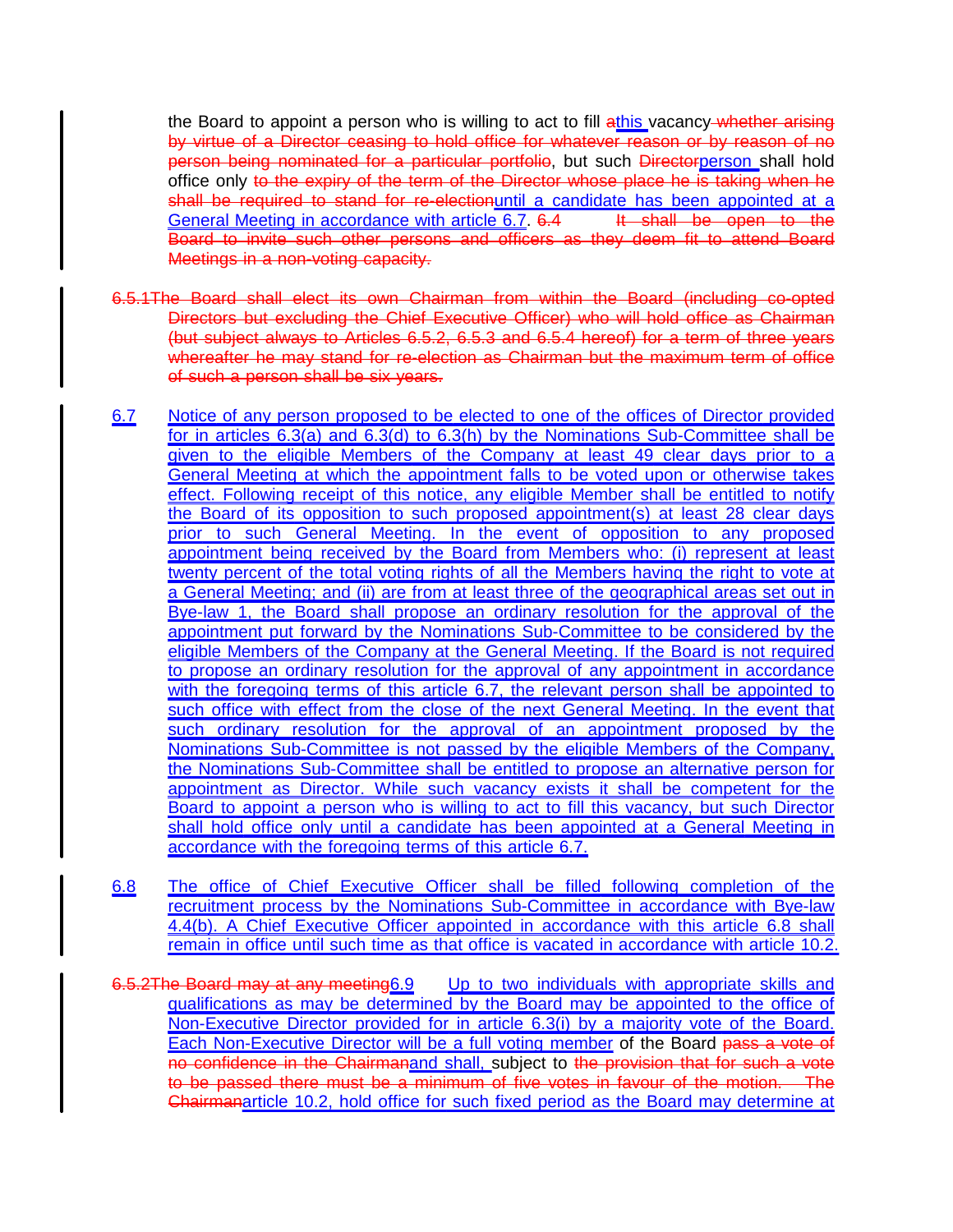the time of appointment up to a maximum period of two years. In the event that the Board requires and a Non-Executive Director wishes/agrees to remain in office for a period of longer than two years, notice shall be given to eligible Members of the Company at least 49 clear days prior to a General Meeting of the additional 2 year term to be served by such Non-Executive Director. Following receipt of this notice, any eligible Member shall be entitled to vote against any such motionnotify the Board of its opposition to such proposed extension of the Non-Executive Director's appointment at least 28 clear days prior to the General Meeting. In the event of such a vote being passed the Chairman shall be regarded as no longer holding the position of Chairman and the Board shall elect a new Chairman as provided for in Article 6.5.1 hereof. The position of the former Chairman as a member of the Board shall in all other regards be unaffected by the passing of the motion of no confidence.opposition to any proposed extension of the Non-Executive Director's appointment being received by the Board from Members who: (i) represent at least twenty percent of the total voting rights of all the Members having the right to vote at a General Meeting; and (ii) are from at least three of the geographical areas set out in Bye-law 1, the Board shall propose an ordinary resolution for the approval of the extension of the relevant Non-Executive Director's appointment to be considered by the eligible Members of the Company at the General Meeting. If the Board is not required to propose an ordinary resolution for the extension of the relevant Non-Executive Director's appointment in accordance with the foregoing terms of this article 6.9, the Non-Executive Director shall be re-appointed for a further 2 year term with effect from the close of the General Meeting. A person re-appointed as a Non-Executive Director may hold such office, subject to article 10.2, for a period of up to 6 years following the date of his original appointment and following his retirement will be eligible for election to the Board after an interval of one year. In the event that such ordinary resolution for the approval of the extension of the relevant Non-Executive Director's appointment is not passed by the eligible Members of the Company, the Board shall be entitled to appoint some other person as a Non-Executive Director in accordance with the foregoing terms of this article 6.9.

- 6.5.3For the avoidance of doubt any person appointed as Chairman shall not, solely as a result of that appointment, remain in office as a Director for a longer period than would otherwise have been the case.
- 6.5.4In the event of a Chairman who has served for less than three years losing his position as Director (whether as a result of failing to be re-elected or otherwise) the Board shall at its next meeting elect a new Chairman as provided for in Article 6.5.1 hereof.
- 6.5.56.10 The term in respect of each portfolio (as defined from time to time in the Bye-laws) shall be independent of the holder of that portfolio. Accordingly in the event of a Director who holds a portfolio leaving office before the conclusion of his term of office any replacement shall require to submit for re-election (should he wish to do so) as at the expiry of the term of the portfolio notwithstanding the fact that hethe replacement has not held office for less than three yearsthe full term.
- 6.6 Five Directors present shall constitute a quorum of the Board. Each Director has one vote. The Chairman of the Board shall have a casting vote in addition to his deliberative vote at any meeting in the case of equality.
- 6.7 Subject always to the terms of Article 6.5 at each Annual General Meeting at least one quarter of the Directors elected in terms of Article 6.2(b) shall retire from office. If no other Director has or Directors have decided or agreed to retire thereat, the Directors to retire shall be the one or ones longest in office since their last election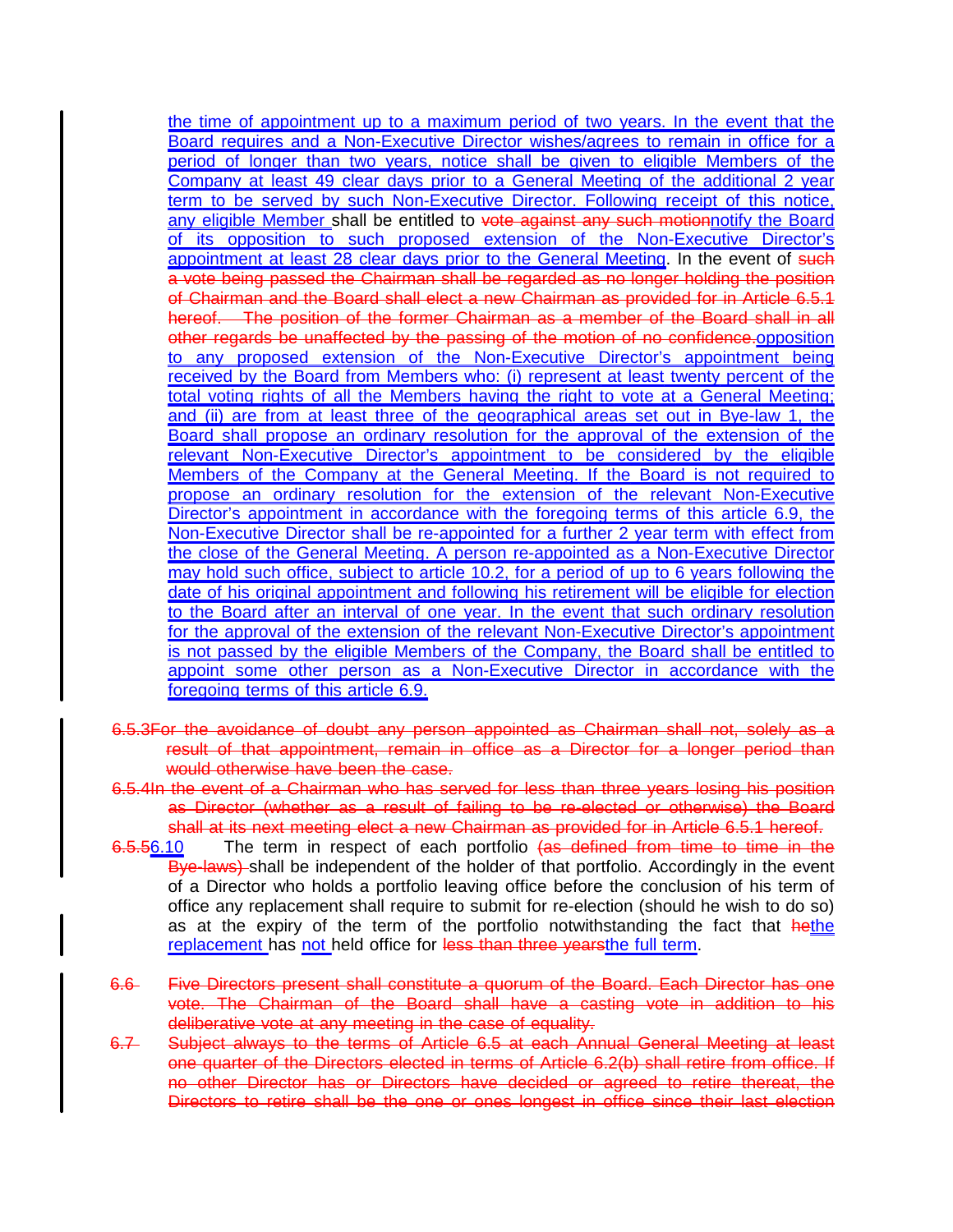but, as between persons elected or last elected on the same day, the one or ones to retire shall (unless they agree amongst themselves) be determined by lot. No Director shall be entitled to serve more than six years continuously as such (unless elected separately as President or Vice-President) but will be eligible for re-election after an interval of one year.

# **7 THE COUNCIL**<br> **7.4** The Council of

The Council of the Company will consist of the Honorary President, President and Vice-President and sixteen other Councillors who shall be confirmed annually at the Annual General Meeting from nominations received from the District Associations as follows:

| <b>East of Scotland LTA</b>                                                                                                                       |  |
|---------------------------------------------------------------------------------------------------------------------------------------------------|--|
| <b>Tennis Tayside</b>                                                                                                                             |  |
| <b>Tennis West of Scotland</b>                                                                                                                    |  |
| Each of the other six District Associations detailed in Article 2<br><del>Latif of the other six platful Associations detailed in Article 2</del> |  |

In addition the Chief Executive Officer will ex-officio be a Councillor. The Immediate Past President shall be entitled to attend Council Meetings for one year after ceasing to be President.

A quorum of the Council shall be not less than six Councillors.

Council will have the authority to co-opt into Council one individual with full voting rights from each of the three groups on an annual basis:

- (i) Indoor Tennis Initiative and/or Commercial Club Management;
- (ii) Local Authorities/Active Schools Co-ordinators/Leisure Trusts/Public Parks;
- (iii) Schools (state and/or private)
- 7.2 No District Association shall have more than seven representatives on the Council at any one time and solely for the purposes of this sub-Article, the President, Vice-President and Immediate Past President shall be deemed to be representatives of the District Associations on whose nomination they held office at the time of their election.
- 7.3 Unless an Annual General Meeting otherwise determines no person shall be eligible for nomination and appointment to the Council as a Councillor unless he is a member of an associate of the Company registered through the member of the Company by which he is nominated and has his normal residence or place of business in that area or in the area of an adjoining member of the Company.
- 7.4 The President, whom failing the Vice-President, shall chair meetings of the Council. The Chairman of all meetings of the Council and of any committee meetings shall have a casting as well as a deliberative vote.
- 7.5 The Council shall meet at least four times per annum at such times and places as it may from time to time decide provided that not more than four months shall elapse between one meeting and the next. Notice of every meeting stating the general nature of the business to be transacted shall be sent by the Secretary to each Councillor at least seven days prior to the date fixed for such Meetings. A Councillor may participate in a meeting of the Council by means of conference telephone or similar communications or electronic equipment whereby all members of the Council participating in the meeting can hear each other and the members of the Council participating in a meeting in this manner shall be deemed to be present in person at such meeting for the purpose of Article 7.1 herein.
- 7.6 The Council shall be responsible for:
	- (a) monitoring the strategy and vision of the Company;
	- (b) monitoring the annual budget;
	- (c) communicating between the Board and the District Associations, especially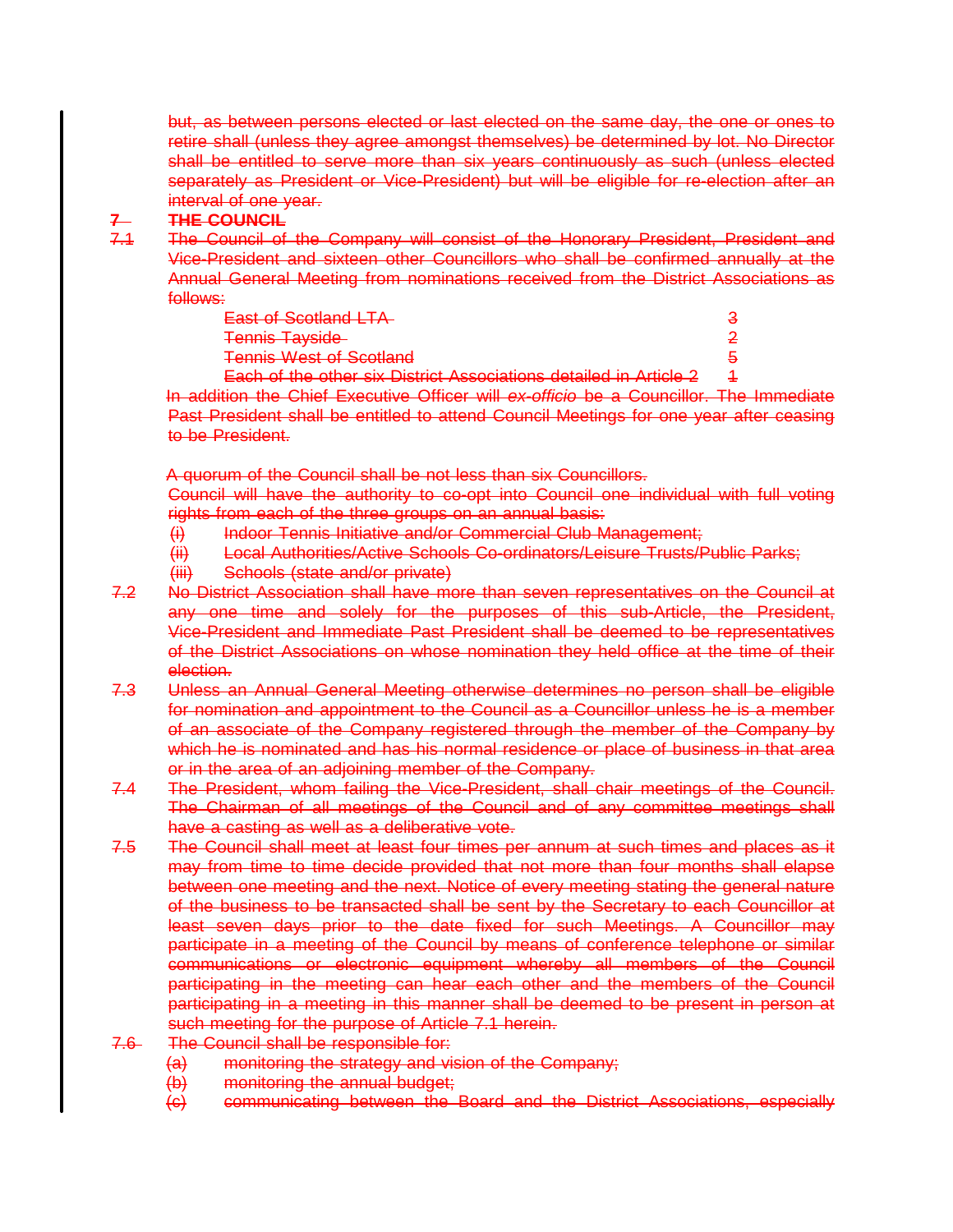their volunteers, in both directions including outreach reporting;

- (d) considering quarterly reports from the Board;
- (e) nominating at its September meeting the President and Vice-President for election at the Annual General Meeting. Each Councillor shall have the opportunity to make a nomination in writing to the Company Secretary, (with accompanying CV and the nominee's approval) for the position of the next Vice President, not less than three weeks before the autumn Council meeting. In thee vent of more than one nomination, Council shall vote in secret at the autumn meeting with the President-elect having the casting vote;
- (f) making recommendations to the Awards Sub-Committee detailed in Bye-law 4.5 for recipients of any awards to be presented by the Company;
- (g) proposing for election at an Annual General Meeting persons who have rendered service to the Game to become Honorary Members of the Company, such nominations having been received by the Board;
- (h) monitoring the carrying through of the various District events and tournaments;
- (i) assisting and serving on Board and District working groups to carry out operational plans;
- (j) providing a pool of expertise from which members may emerge as capable of carrying out the duties of a Director of the Company.
- 7.7 Councillors shall serve for a term of three years and be eligible for one further term of three years. No Councillor shall serve more than six years continuously unless elected to the Board, or as President or Vice-President. In exceptional cases a District may ask the Council to approve a one-year extension for a particular Councillor.
- 7.86.11 **Councillors will** Each member of the Board shall be required, as a condition of election, to agree to be bound by and subject to these Articles, the LTA Rules and the LTA Disciplinary Code, such agreement to contain an express acknowledgement that the Contracts (Rights of Third Parties) Act 1999 applies and that the Lawn Tennis Association or the Company can enforce any breach at its option and in its sole discretion.
- 6.12 Notwithstanding the terms of articles 6.2, 6.3, 6.5, 6.6 and 6.8 certain holders of the office of Director at the time of adoption of these Articles will be Directors of the Company following the close of the Annual General Meeting held in 2013 in accordance with remainder of this article:
	- (a) the Director at the time of adoption of these Articles with portfolio for Performance shall be appointed as the Director with portfolio for Performance of the Game and shall, subject to the provisions of article 10.2, hold office until the close of the Annual General Meeting held in 2014;
	- (b) the Director at the time of adoption of these Articles with portfolio for Marketing and Communications shall be appointed as the Director with portfolio for Marketing and Communications for the Company and shall, subject to the provisions of article 10.2, hold office until the close of the Annual General Meeting held in 2015;
	- (c) the Director at the time of adoption of these Articles with portfolio for Tennis Operations shall be appointed as the Director with portfolio for Tennis Services for the Game and shall, subject to the provisions of article 10.2, hold office until the close of the Annual General Meeting held in 2014;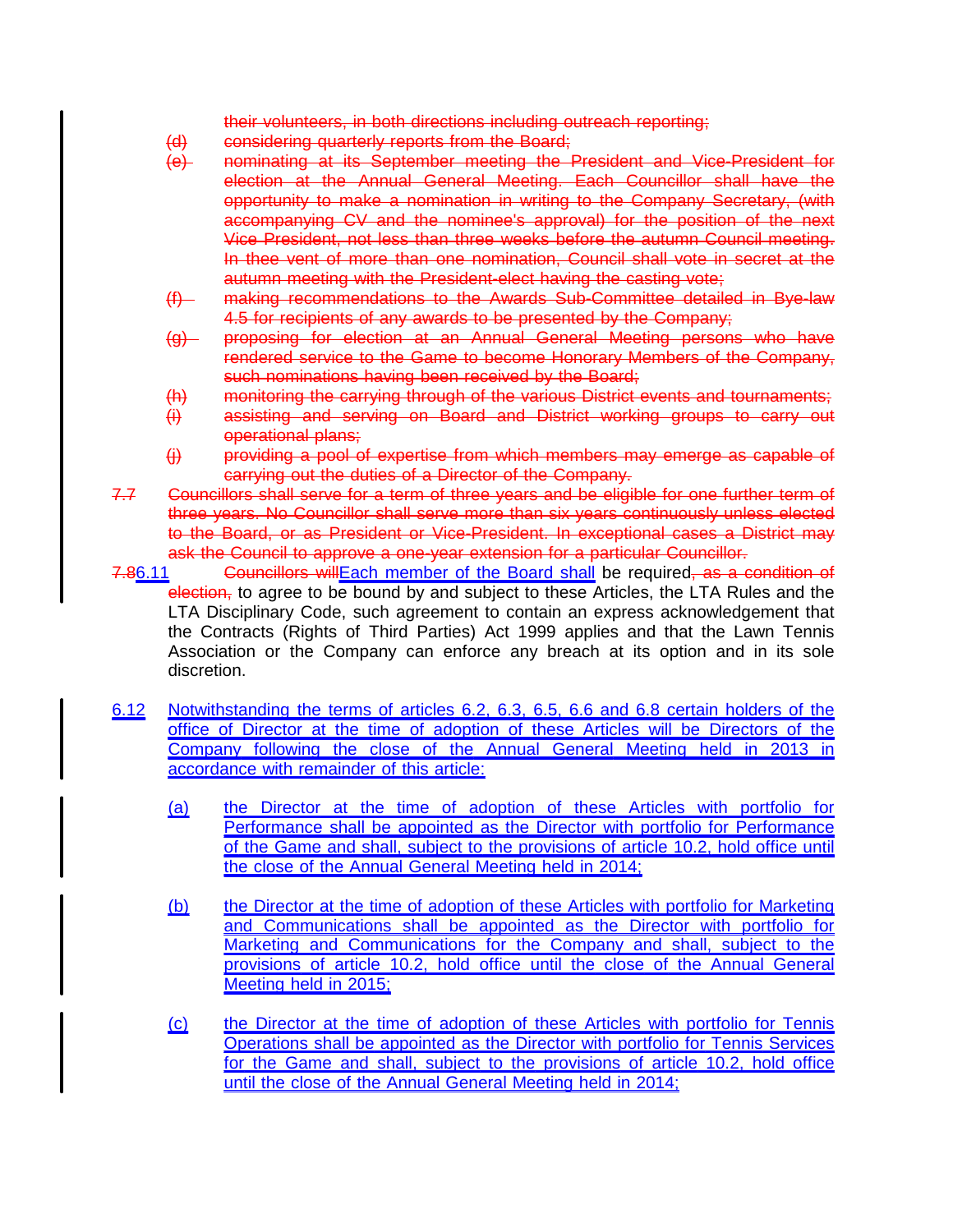- (d) the Director at the time of adoption of these Articles whose is the chairperson shall be appointed as the Chairperson and shall, subject to the provisions of article 10.2, hold office until the close of the Annual General Meeting held in 2014;
- (e) the vice-president at the time of adoption of these Articles shall be appointed as the President and shall, subject to the provisions of article 10.2, remain in office in accordance with the provisions of article 6.5; and
- (f) the chief executive officer at the time of adoption of these Articles shall be appointed as Chief Executive Officer and shall remain in office, subject to the provisions of article 10.2.
- 6.13 Subject to the terms of these Articles, it shall be competent for the Board at any time to appoint any person who is willing to act as a Director to fill a vacancy arising by virtue of a Director ceasing to hold office for whatever reason or by reason of no person being nominated for election for a particular portfolio, but such Director shall only hold office until such vacancy has been filled in accordance with articles 6.4, 6.5, 6.6, 6.8 and 6.9. For the avoidance of doubt, where there will not be sufficient time for the procedure set down in articles 6.4, 6.5, 6.6, 6.8 and 6.9 (as the case may be) to be followed prior to the Company's next Annual General Meeting or General Meeting (as the case may be), such vacancy will not be filled until the Company's subsequent Annual General Meeting or General Meeting (as the case may be) at which the appointment falls to be voted upon or otherwise takes effect.
- 6.14 It shall be open to the Board to invite such other persons as they deem fit to attend Board Meetings in a non-voting capacity.
- 6.15 Five Directors present shall constitute a quorum of the Board. Each Director has one vote. The Chairperson shall have a casting vote in addition to his deliberative vote at any meeting in the case of equality.
- 6.16 Votes of the Board will normally be by show of hands, but the Chairperson shall have the right to insist on a ballot in place of a show of hands if he deems it necessary.

# **7 HONORARY PRESIDENT AND VICE PRESIDENTS**

- 7.1 The Board may at its discretion recommend for election any person who has rendered service to the Game to be appointed as an Honorary President or Honorary Vice President of the Company (as the case maybe). Before a person is elected as an Honorary President or Honorary Vice President (as the case maybe), his appointment must be approved by an ordinary resolution of the Members at an Annual General Meeting.
- 7.2 The Honorary President and the Honorary Vice Presidents shall not be entitled to take part in the management of the Company or to vote at General Meetings but shall receive such privileges as the Board may from time to time determine.
- **8 EXPENSES**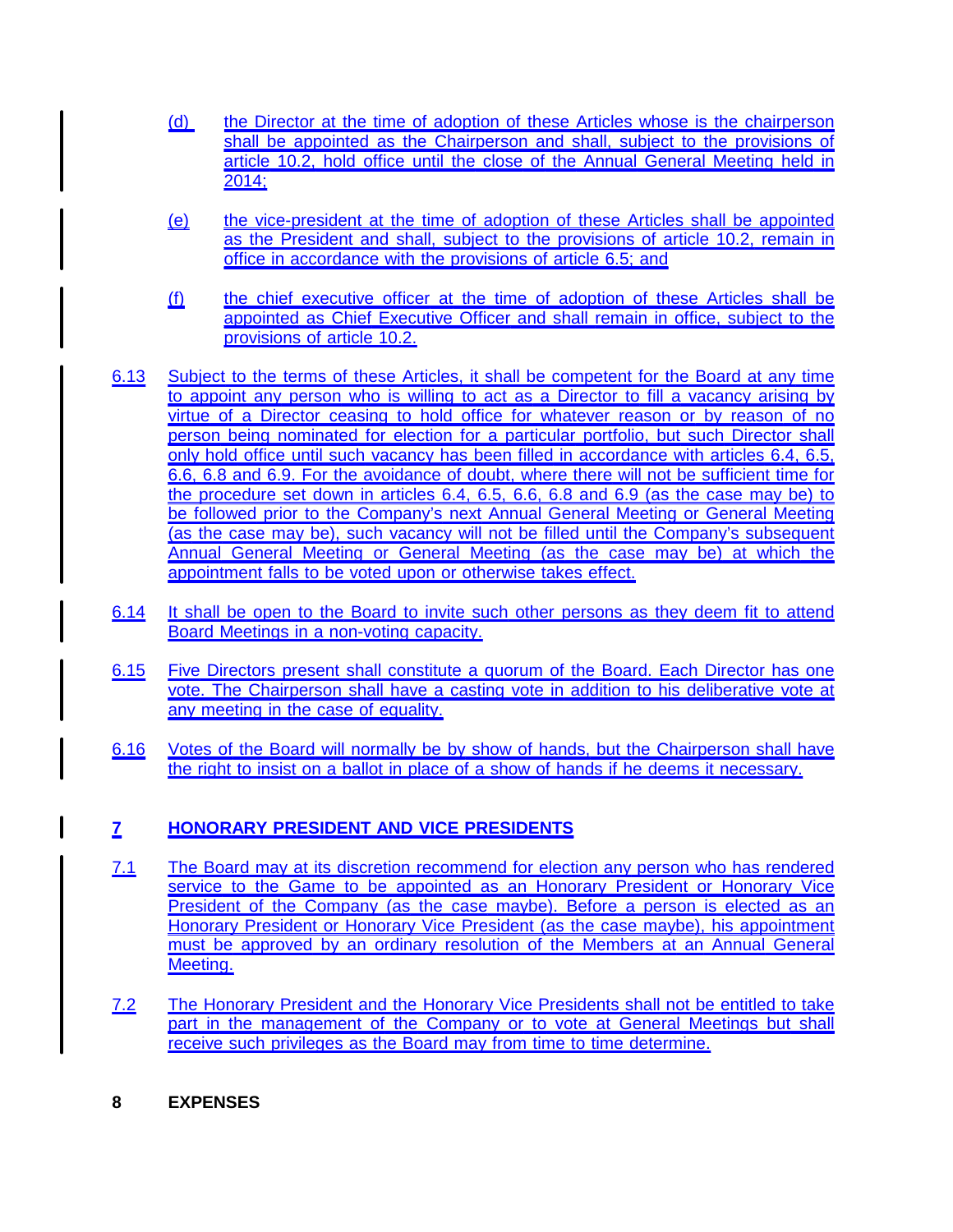Every Director, Councillor, Membermember of a Committee, Sub Committee or Working Group or individual who has incurred expenses for the purpose of transacting the business of the Company may be reimbursed out of the funds of the Company such reasonable travelling and incidental expenses as may from time to time be approved by the Board.

#### **9 ELECTION OF DISTRICT REPRESENTATIVES TO COUNCIL**

- 9.1 District Associations shall elect their Council representatives, who must be bona fide members of an associate of the Company, from time to time in accordance with their own rules or in such manner as they may decide and shall officially notify in writing the full name and postal and electronic mail addresses of their elected representatives to reach the Secretary on or before the tenth day of December in each year.
- 9.2 The names of such elected representatives shall be submitted to the ensuing Annual General Meeting and their election formally confirmed and thereupon every such representative on their consenting so to act shall become a Councillor until the conclusion of the Annual General Meeting in the following year.
- 9.3 Any failure or omission by a District Association to comply with Article 9.1 above shall be dealt with in such manner as the Board may decide.
- 9.4 Any casual vacancy in Membership of the Council may be filled by the District Association concerned. Notice of such vacancy and the name and addresses of the representative elected to fill such vacancy shall be sent immediately to the Secretary.

#### **109 CONFLICTS OF INTEREST**

- 10.19.1 Any person being nominated for election as a Director or for appointment to any Council, Committee, Sub-Committee or Working Group or any District Association Committee who has any financial interest in the Game shall before acting as a Director<del>, Councillor,</del> or a **Membermember** of the Committee, Sub-Committee or Working Group or a member of such District Association state in writing to the Secretary or to the Secretary of any District Association as the case may be all such interests. No person having made such a statement of financial interest shall act as a Director, Councillor, or a Membermember of the Committee, Sub-Committee or Working Group until he is notified of the acceptance of his membership of the Board, Council orinterest in acting as a Director or a member of the Committee, Sub-Committee or Working Group by the Secretary of the Company-or the District Association concerned. The above provisions shall apply mutatis mutandis to any person who subsequent to such nomination, election or appointment (as the case may be) acquires any financial interest in the Game. Failure of any person having a financial interest in the Game at any time to fulfil these provisions shall automatically disqualify such person from holding office as a Director, Councillor or onbeing appointed to any Committee, Sub-Committee or Working Group.
- 10.2 Further 9.2 Furthermore, all Directors, Councillors and staff of the Company have an obligation to declare any interest which might arise in respect of dealings with the Company by themselves and/or by parties with whom they are connected or associated and where such arise to avoid conflicts of interest by way of such declaration either of a general nature to the Secretary on an annual basis or of a specific nature to the Chairmanchairperson of the meeting in question. Where a conflict, real or potential, arises in any Board Meeting, it will be up to the Chairman of the meeting Chairperson in question to determine: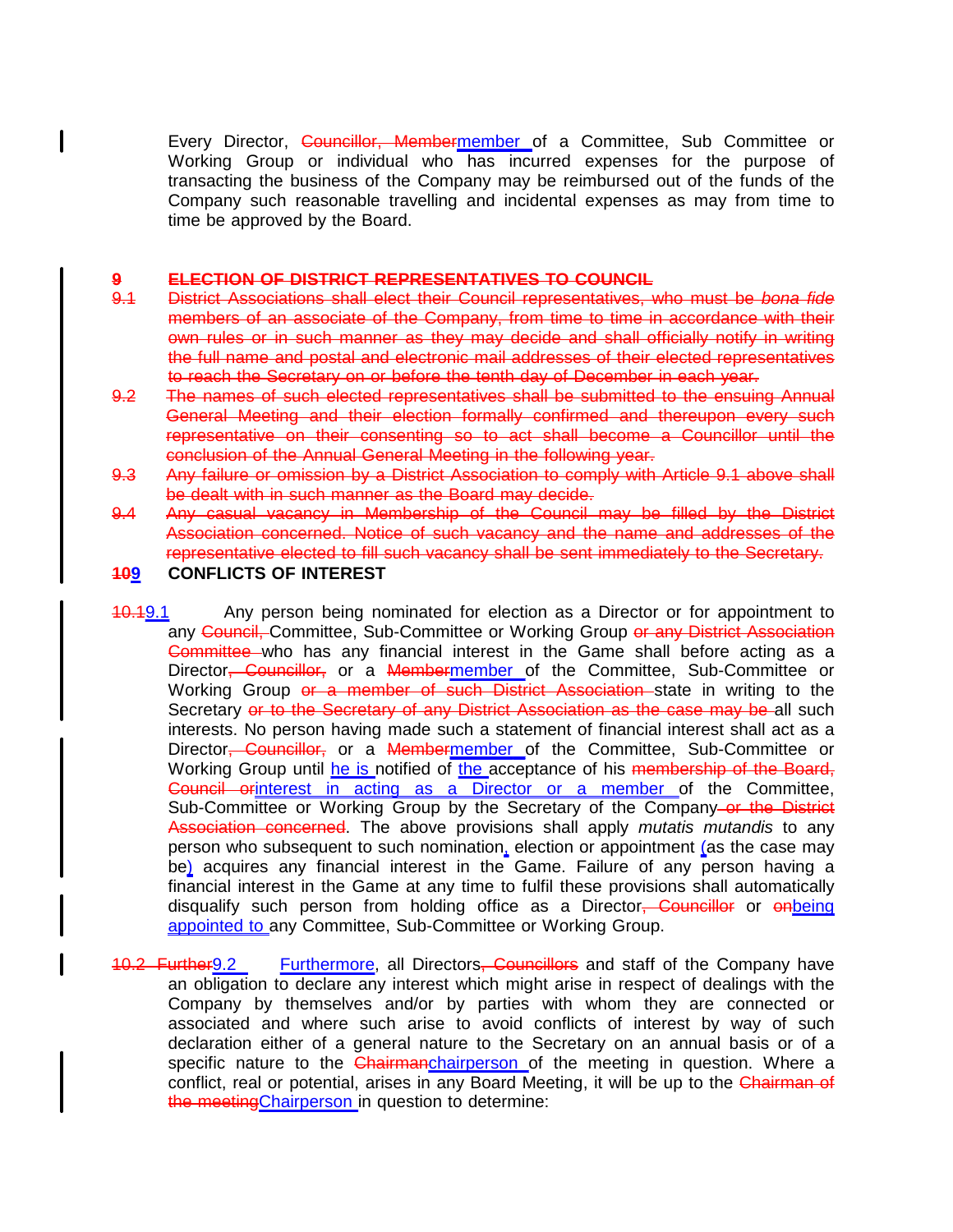- (a) whether the potential or real conflict simply be minuted;  $\overline{or}$
- (b) whether in addition the Director in question, whilst being permitted to remain at the meeting in question, must not partake in discussions or decisions relating to such matter; or
- (c) whether in addition the Director in question should be required to leave the meeting during that particular matter (even if that absence made the meeting no longer quorate for that matter).

#### **1110 PROCEEDINGS OF DIRECTORS**

- 11.110.1 Directors shall not have power to appoint alternate Directors.
- 11.210.2 The office of Director shall be vacated if:
	- (a) he is removed from his office by an ordinary resolution passed by the Members of the Company in accordance with section 168 of the Act;
	- $(a<sub>b</sub>)$  he ceases to be a Director by any provision of the Act or he becomes prohibited by law from being a Director; or
	- $(bc)$  he becomes bankrupt or makes any arrangement or composition with his creditors generally; or
	- (cd) he is or maybe suffering from mental disorder and is incapable by reason of illness or injury of managing and administering his property and affairs;  $\theta$
	- $(d_{\frac{1}{2}})$  he resigns his office by notice to the Company;  $\frac{d}{dx}$
	- $(ef)$  he shall for more than six consecutive months have been absent without permission of the Board from meetings of Directors held during that period and the Board resolve that his office be vacated; or
	- $(f<sub>Q</sub>)$  he ceases to be a bona fide member of an affiliated Clubis removed from his office by a majority vote of the Board, such majority vote having to include the vote of the Chairperson.
- 11.310.3 If the ChairmanChairperson is not present within five minutes after the time appointed for the Meeting the Directors present may appoint one of their number to be chairmanchairperson of the Meeting.
- 11.410.4 A Director may participate in a meeting of the Board by means of conference telephone or similar communications or electronic equipment, whereby all the members of the Board participating in the meeting can hear each other and the members of the Board participating in a meeting in this manner shall be deemed to be present in person at such meeting for the purpose of Article 6.6article 6.15 herein.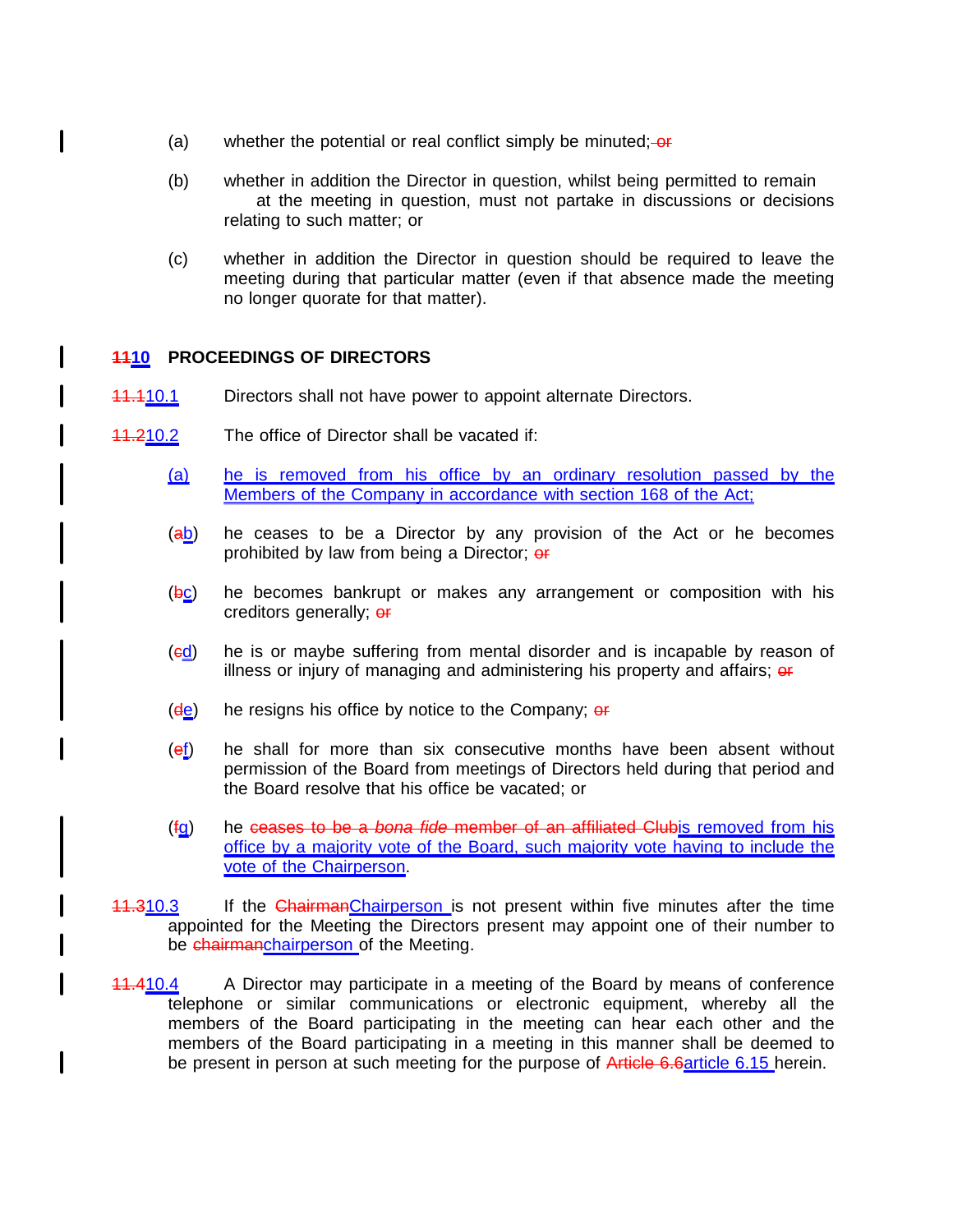11.510.5 Subject to the provisions of the Memorandum and Articles the Directors may regulate their proceedings as they think fit.

#### **1211 POWERS OF THE BOARD**

 $\mathbf{I}$ 

- 12.111.1 The Board shall have power to:
	- (a) determine the strategy and policy to be followed in carrying out the objectives of the Company. The Board shall further have power to make, maintain, publish and enforce all necessary policy statements, Codes of Conduct, Codes of Ethics, standing orders, Bye-laws, Rules and Regulations in connection with the said objectives and the Game;
	- (b) delegate any of its powers to a Committee, or a duly appointed Sub-Committee, panel, Working Group or individuals whether or not the persons to whom the powers are delegated are Directors;
	- (c) carry out the objects of the Company excepting such of them as are under these Articles only capable of being dealt with by the Company in General Meeting;
	- (d) prohibit any act or practice by members of the Company, associates of the CompanyMembers, Clubs, Committees, organisations or persons which in the opinion of the Board are or were detrimental to the interests of the Game and to deal with any such entity or person disregarding such prohibition in such manner as it may think proper;
	- (e) (subject to the overriding jurisdiction of the Lawn Tennis Association) inflict penalties and sanctions on members of the Company, associates of the CompanyMembers, Clubs, Committees, organisations or persons for breach of the LTA Disciplinary Code;
	- (f) require the members and associatesMembers of the Company and others over whom it may have jurisdiction to ensure that their members and individuals accept, comply with, and adhere to these Articles and the Bye-laws, Rules of the Game; and Regulations made or referred to;
	- (g) nominate representatives to other bodies to represent the Company.

#### **1312 MINUTES**

The Directors shall cause minutes to be made in books kept for the purpose:

- (a) of all appointments of officers made by the Directors; and
- (b) of all proceedings at meetings of the Company, of the Board, of the Council, of Committees and, Sub- Committees and Working Groups including the names of the persons present at each such meeting.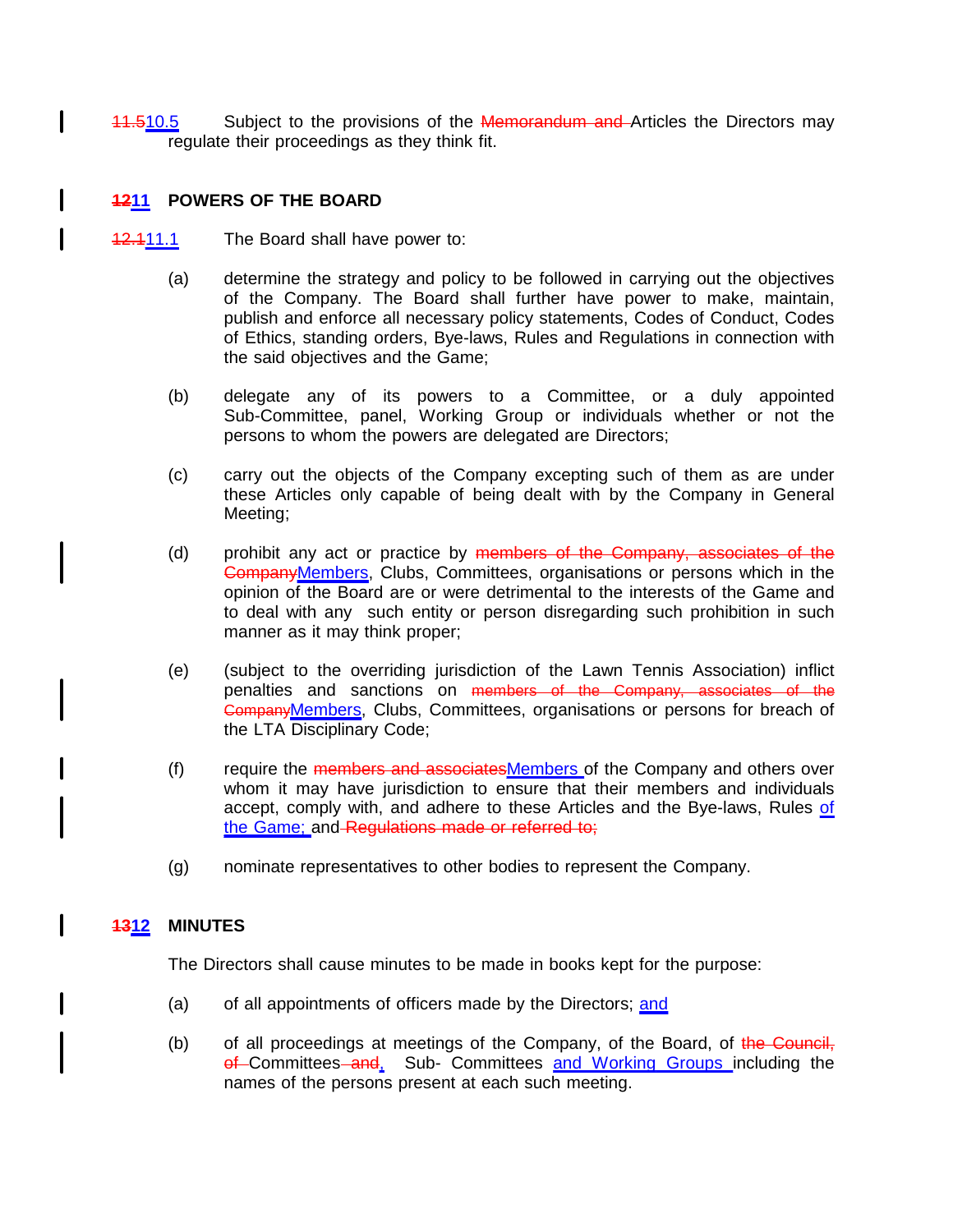## **1413 THE SEAL**

The Company shall not be obliged to have a Common Seal.

#### **1514 FINANCE**

I

I

I

- 15.114.1 The Accounting Reference Date of the Company shall be the 30th September in each year but subject to the approval of the Company in General Meeting and to the provisions of the Act the Board may alter the Accounting Reference Date and make the necessary consequential amendments to the Articles of Association with respect to the date of payment of the annual fees, subscriptions and contributions.
- 15.214.2 No memberMember of the Company shall (as such) have any right of inspecting any accounting records or other book or document of the Company except as conferred by statute or authorised by the Directors or by ordinary resolution of the Company.
- **15.314.3** The Board shall have the right to call for the production of copies of the rules, membership lists and/or annual accounts of all **District Association members, affiliated** Clubs and directly and indirectly affiliated entitiesMembers.

#### **1615 NOTICES**

- **16.115.1** Any notice to be given to or by any person pursuant to the Articles shall be in writing except that a notice calling a meeting of the Directors need not be in writing.
- 16.1.215.1.2 The Company may give any notice to a member of the Company either personally or by sending it by post in a pre-paid envelope addressed to the member at his registered address or by leaving it at that address or by fax or electronic communication such as e-mail which requests a "read receipt."
- 16.1.315.1.3 A member of the Company present at any meeting of the Company shall be deemed to have received Notice of the meeting and where requisite of the purposes for which it was called.

#### 17**16. DISCIPLINE**

- 17.116.1 For the avoidance of doubt, the Board shall have power to prohibit any act or practice by associatesany Member of the Company, ClubsClub and other organisations under the jurisdiction of the Company or by any of the individual Membersmembers thereof which in the opinion of the Board is or was detrimental to the interests of the Game and to inflict penalties for any misconduct as defined in Article 16 and in particular shall have powers to delegate to a Disciplinary Committee the powers of the Board to deal with discipline in terms of this Article.
- 17.216.2 All Members whether Honorary, Life, Registered or District Associations, together with associates of the Company and the, Clubs and other organisations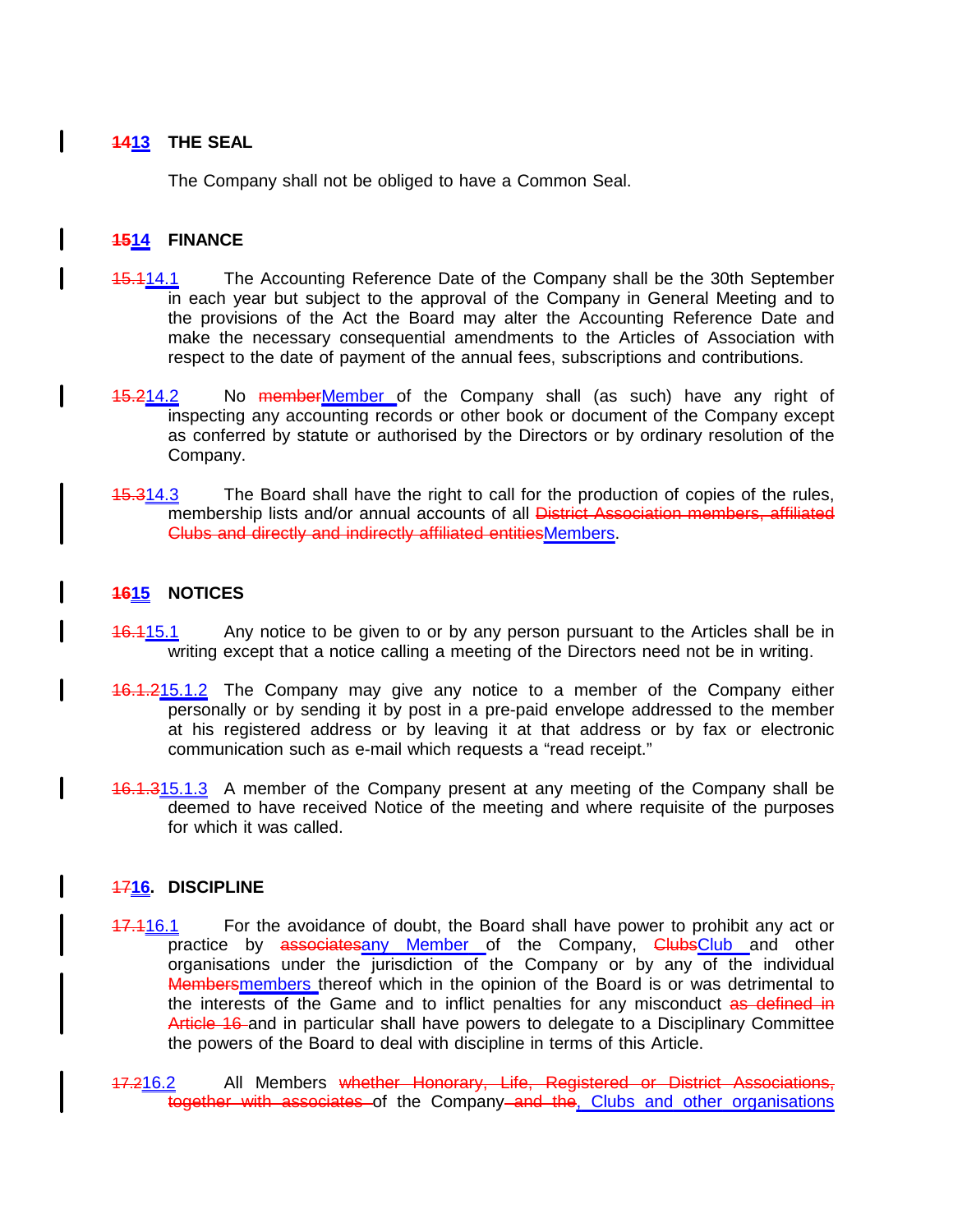under the jurisdiction of the Company, any of the individual members thereof and all office bearers, coaches, referees, umpires, officials or adult helpers shall be bound not only to observe the policies, Rules and Regulations of the Game made or published under the authority granted in these Articles but also, in accordance with articles 2 and 4, the LTA Rules and LTA Disciplinary Code and the Rulesrules and Regulationsregulations of the International Tennis Federation, in accordance with Articles 2 and 4 and this article as may be published from time to time by or on behalf of the Company, the Lawn Tennis Association or the International Tennis Federation.

#### **1817 INDEMNITY**

I

Subject to the provisions of the Act but without prejudice to any indemnity to which a Director may otherwise be entitled, every Director or other officer of the Company shall be indemnified out of the assets of the Company against all losses or liabilities which he may sustain or incur in or about the execution of the duties of his office carried out in good faith including any liability incurred by him in defending any proceedings whether civil or criminal in which judgement is given in his favour or under which he is acquitted or in connection with any application in which relief is granted to him by the court and no Director or other officer shall be liable for any loss, damage or misfortune which may happen to or be incurred by the Company in the execution of the duties of his office in good faith.

#### 19**18. USE OF FACILITIES**

All unlicensed and unregistered coaches and, so far as reasonably practicable, players and other persons using the facilities of the Company or a member or an associate of the CompanyMember will be required, as a condition of such use, to agree to be bound by and subject to these Articles, the LTA Rules and the LTA Disciplinary Code, such agreement to contain an express acknowledgement that the Contracts (Rights of Third Parties) Act 1999 applies and that the Lawn Tennis Association or the Company can enforce any breach at its option and in its sole discretion.